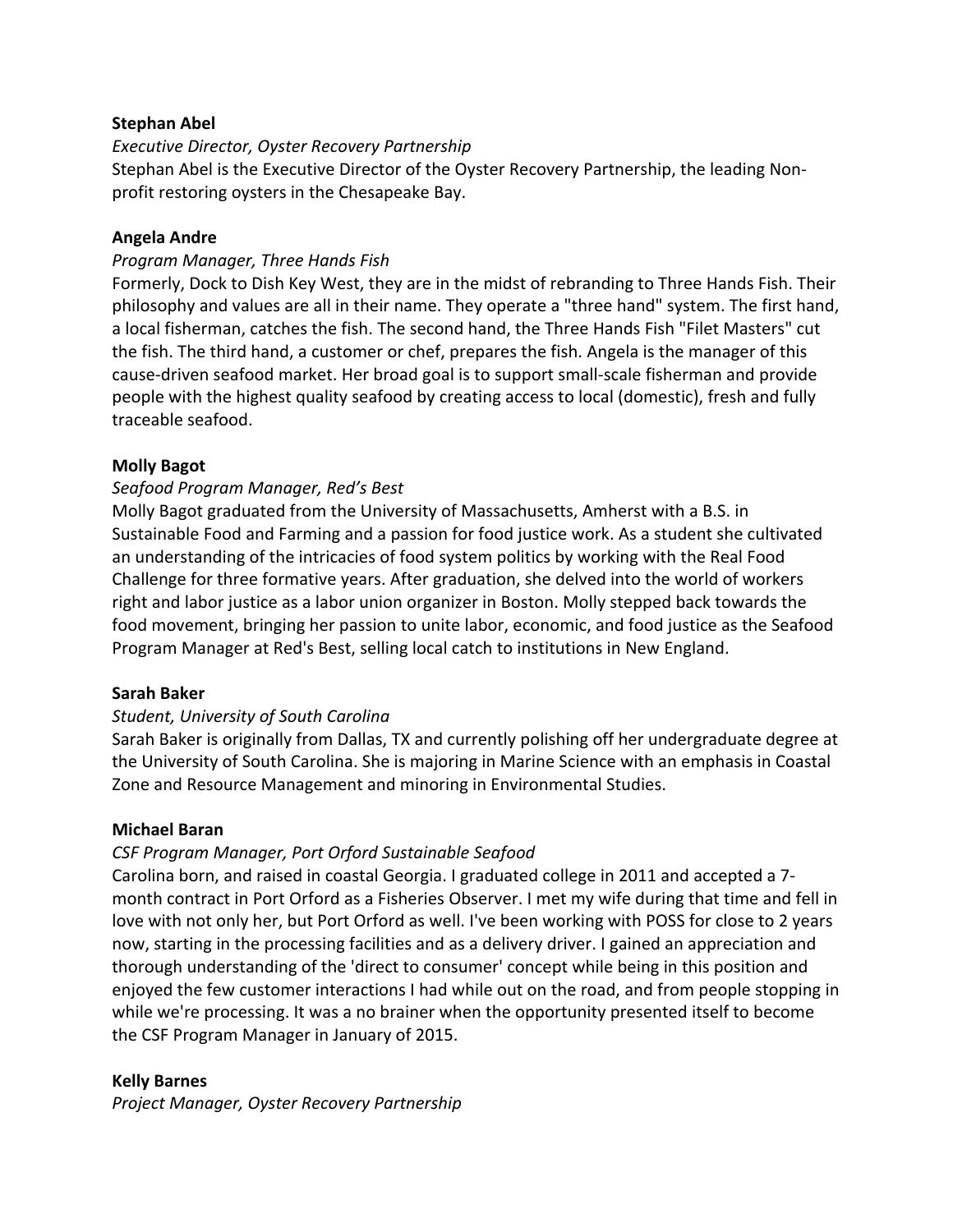Programs Manager for the Oyster Recovery Partnership, which is an environmental non-profit that plans, promotes and implements shellfish restoration, aquaculture and wild fishery activities in an environmentally, economically and culturally sustainable manner.

## **Nick Battista**

*Marine Programs Director, Island Institute* Nick works to sustain island and remote coastal communities.

## **Gary & Cammie Beatty**

*Founder & Co-owner, Inland Shrimp Company & Pole2Plate CSF* Gary and Cammie Beatty are currently obtaining funding for an indoor shrimp farm and presently building my CSF website through Small Farm Central. Gary was also a 1st place Runner-up in the Fish 2.0 '13 contest held at Stanford University and has been in and mentioned in several leading publications like Nat Geo, Huff Post, Undercurrent News, Shrimp News and Green Biz. 

## **Gabriela Bradt**

*Fisheries Specialist, NH Sea Grant and UNH Cooperative Extension* Gabriela has been a Fisheries Specialist with NH Sea Grant and UNH Cooperative Extension since 2011. She helped with the organization of the first Community Supported Fisheries Summit in 2012 and is actively involved in helping NH Fishermen with direct marketing of

## **Lynda Brushett**

## Senior Partner, Cooperative Development Institute

seafood through the NH Fresh and Local Seafood Brand.

Dr. Lynda Brushett is a Senior Partner with the Cooperative Development Institute (www.cdi.coop) building cooperative leadership and enterprises in the Northeast where she leads fisheries, agriculture and food systems initiatives. Lynda has more than thirty-five years of experience helping consumers, producers, harvesters, entrepreneurs and cooperatives achieve their business and organizational goals. She is an accomplished educator, mentor and facilitator with special expertise in helping boards, members and staff work effectively as a team in a mutually owned, democratically controlled business.

## **Ben Burgos**

*Commercial Fisherman, Ben's Shellfish LLC* Ben Burgos would like to see how we can help the ocean.

## **Karen Burns**

*Education Specialist & Sensible Seafood Program Coordinator, Virginia Aquarium & Marine Science Center*

The Virginia Aquarium Sensible Seafood Program promotes seafood choices that make sense for a healthy marine environment.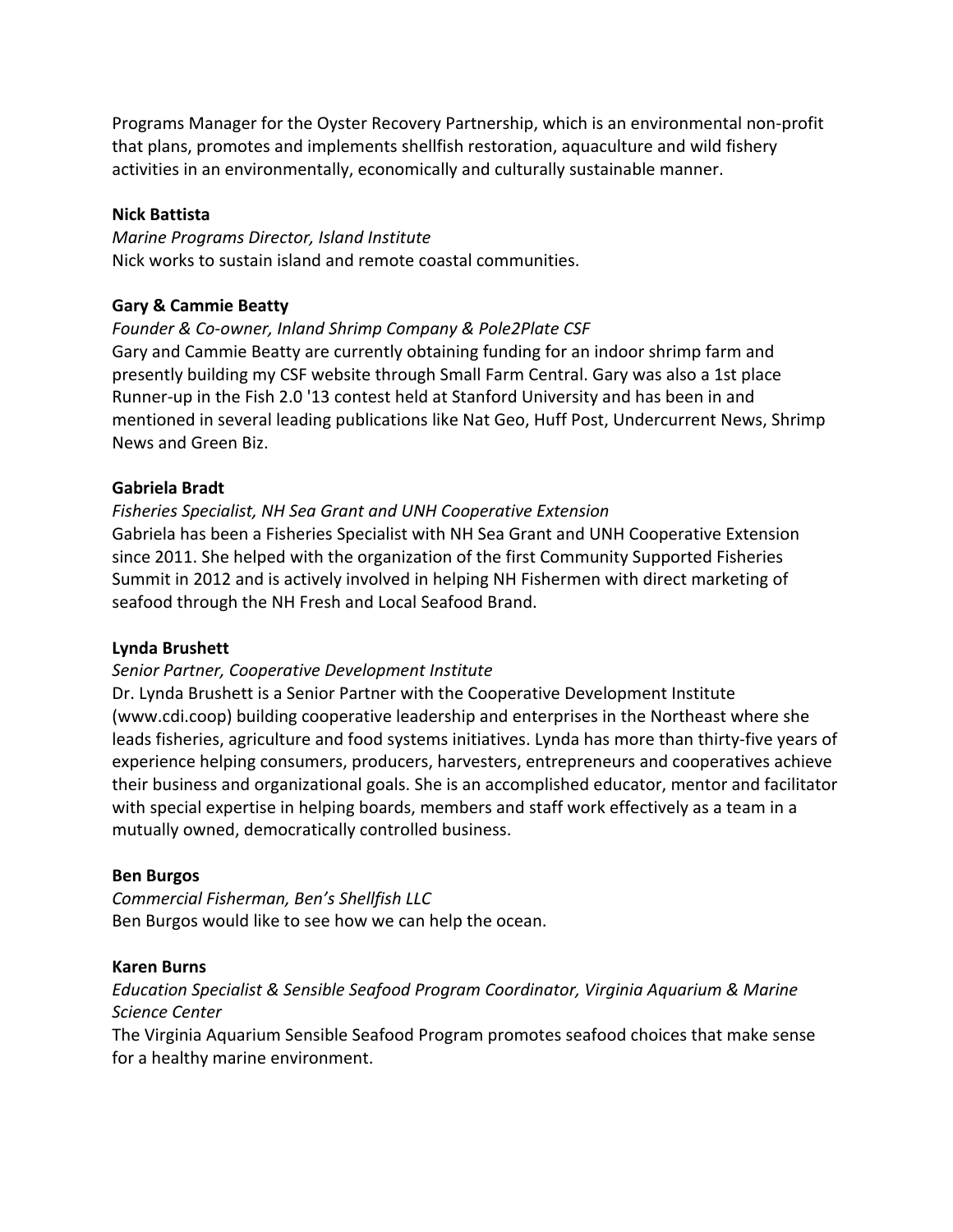## **Kevin Butler**

## *Fisherman & Chef, Real Good Fish*

Kevin Butler grew up fishing and foraging in the Santa Cruz region. He brought his fresh catches home and learned to prepared them. As a child, he preferred salmon roe and sea urchin to soda and candy, outdoors to the inside. His childhood passions have developed into his current careers: a fisherman and chef. He now fishes commercially for halibut, seabass, lingcod, rockfish, and sanddabs. He feels more comfortable on the water than on land. He not only sells seafood to Real Good Fish, but also works with Real Good Fish as our chef who prepares seafood for our events and does our demonstrations. He was the Executive Chef at Café Rio in Aptos, and enjoys showing people how really great local seafood can be. "Instead of teaching or talking to people about how good fish can be, I got into showing."

## **Kristen Byler**

## *Manager of Fisheries Conservation, National Fish and Wildlife Foundation*

Kristen Byler is the Manager of Fisheries Conservation at the National Fish and Wildlife Foundation (NFWF). Working with the Marine and Coastal Conservation team, Kristen manages the Fisheries Innovation Fund and the Electronic Monitoring and Reporting Grant Program, among other programs. Supported by robust public-private partnerships, NFWF's fisheries programs aim to foster innovation and support effective participation of fishermen and fishing communities in the implementation of sustainable fisheries in the United States. Kristen earned a Master of Environmental Science and Management degree from the Bren School of Environmental Management at the University of California, Santa Barbara. With a specialization in Coastal and Marine Resource Management, her research identified and analyzed features most frequently associated with successful area-based fisheries management. She previously earned her M.S. in Biology from the University of Mississippi and her B.S. in Biology from George Mason University.

## **Debra Callaway**

## *Coordinator & Board of Directors, Walking Fish CSF Cooperative*

Debra has served on the Board of Directors of the Walking Fish (WF) Cooperative since 2011. As a founding Board Member, she plays a pivotal role in WF, overseeing the cooperative's finances, grants and communications. She is a lifelong resident of Carteret County and has been closely tied to the commercial fishing industry her entire life. She holds an Associate's Degree in Web Technology from the Carteret County Community College.

## **Justin Cantafio**

## *Coordinator, Off the Hook CSF*

Justin has been visiting his family cottage in Hillsburn--a small fishing village on the Bay of Fundy in Nova Scotia--since his youth. Having an isolated off-the-grid salt shack by the sea in an intimate fishing community helped to foster a deep a connection to the ocean. He is now the primary caretaker of the property and proudly calls Nova Scotia home. Justin holds a Master of Resource and Environmental Management from Dalhousie University's School for Resource and Environmental Studies in Halifax. During his studies he lived and worked on ten small-scale organic farms across Canada. He has an extensive research portfolio, has co-produced an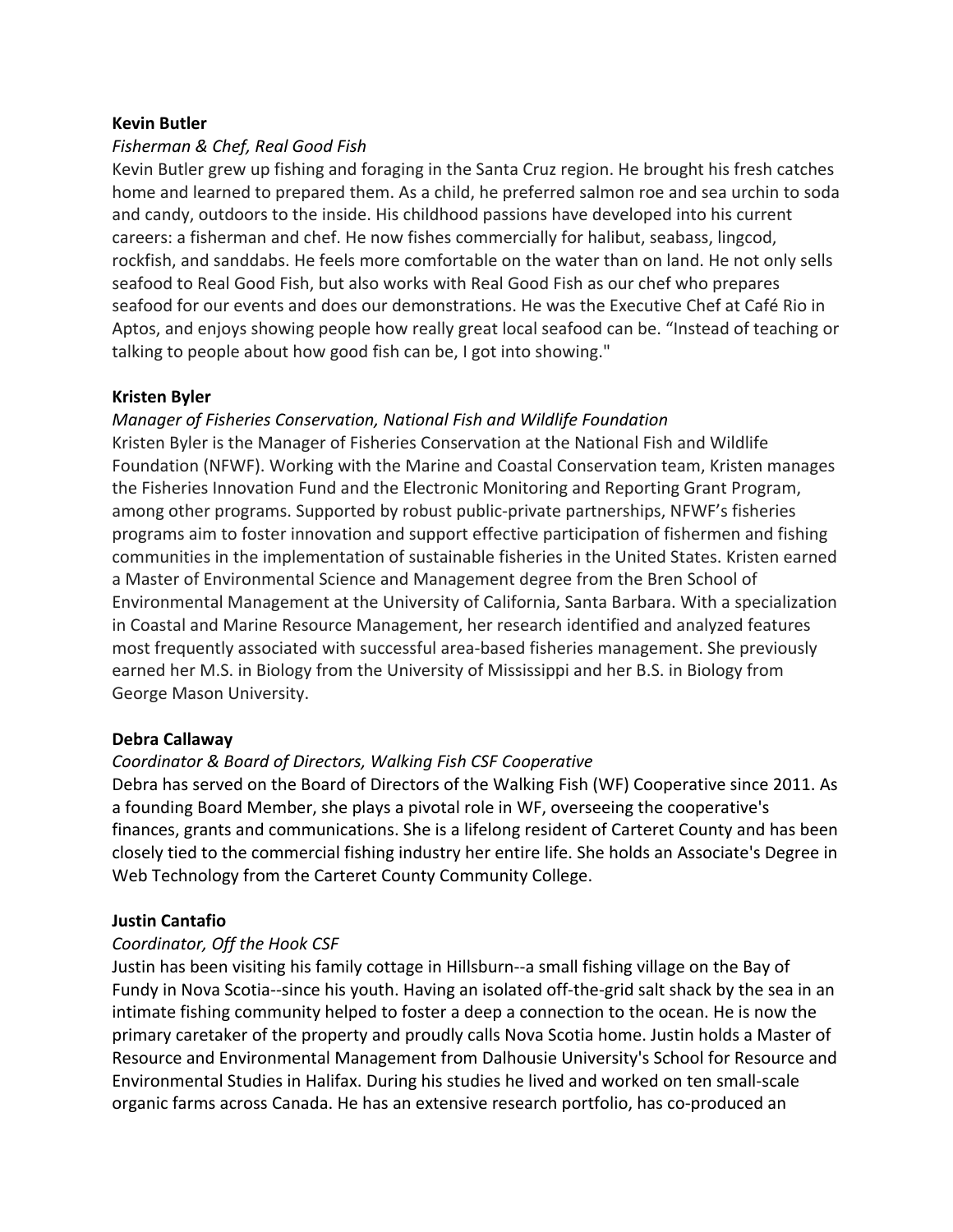educational documentary film, and has been working for Atlantic Canada's largest and oldest environmental organization for over two years, with a focus on creating local and sustainable seafood systems to support Nova Scotia's small-scale fishermen. Now excitedly with Off the Hook, he is applying his skills and passions to promoting fair and sustainable fisheries through a markets-based approach. Outside of work Justin enjoys ice hockey, trail running, bouldering, good food, camp fires, and exploring community.

#### **Erik Chapman**

#### Fisheries Extension Specialist, University of New Hampshire

Dr. Erik Chapman is a Fisheries Assistant Extension Professor at NH Sea Grant/UNH Cooperative Extension. He has a MS in Wildlife Ecology and a PhD in Oceanography. Since he became an Extension Specialist, he has worked extensively with the NH fishing industry and with University researchers on projects designed to support sustainable marine fisheries. These projects range in focus from marine ecology and fishing technology to marketing and branding of locally harvested seafood. His work includes gear research designed to improve selectivity of NH fishermen, a project that engages fishermen in the study of climate impacts on fisheries, and pilot projects to assess opportunities and to develop alternative markets for undervalued, but abundant species.

#### **Alexandra Chase**

#### *Ocean and Coastal Law Fellow, National Sea Grant Law Center*

Alexandra is the Ocean and Coastal Law Fellow at the National Sea Grant Law Center in Oxford, Mississippi. Her professional experience and interests are in aquaculture policy and industry issues; seafood regulation and labeling standards; adaptive watershed governance and socialecological resilience; coastal resilience and the management of water resources. She is licensed in Florida and earned her J.D. the University of Louisville, Louis D. Brandeis School of Law and B.A. from Centre College. just recently took the Florida Bar. While in law school, she worked as a graduate research assistant at the Center for Land Use and Environmental Responsibility. She was part of a research team that received a Student Research Enhancement Grant from the United States Geological Survey (U.S. Department of the Interior) to study Diverse Participation in Watershed Planning and Governance: Building Social-Ecological Resilience in Kentucky Watersheds. Additionally, they performed research and a publication on The Social-Ecological Resilience of an Eastern Urban-Suburban Watershed: The Anacostia River Basin. She serves on the board for the Kentucky Women Writers Conference and believes in the value of community and stakeholder involvement.

#### **C. Anne Claus**

#### Assistant Professor in the Department of Anthropology, American University

C. Anne Claus is an environmental anthropologist who researches marine conservation and sustainable resource use. She has previously researched the impacts of environmental conservation on the rights of fishing communities around the world. Most of her current research is in Japan, where the first CSAs were established decades ago, and where there is also increasing interest in CSFs and other buying clubs that provide safe seafood (especially after the recent nuclear disasters there). In the next year she hopes to begin a new comparative research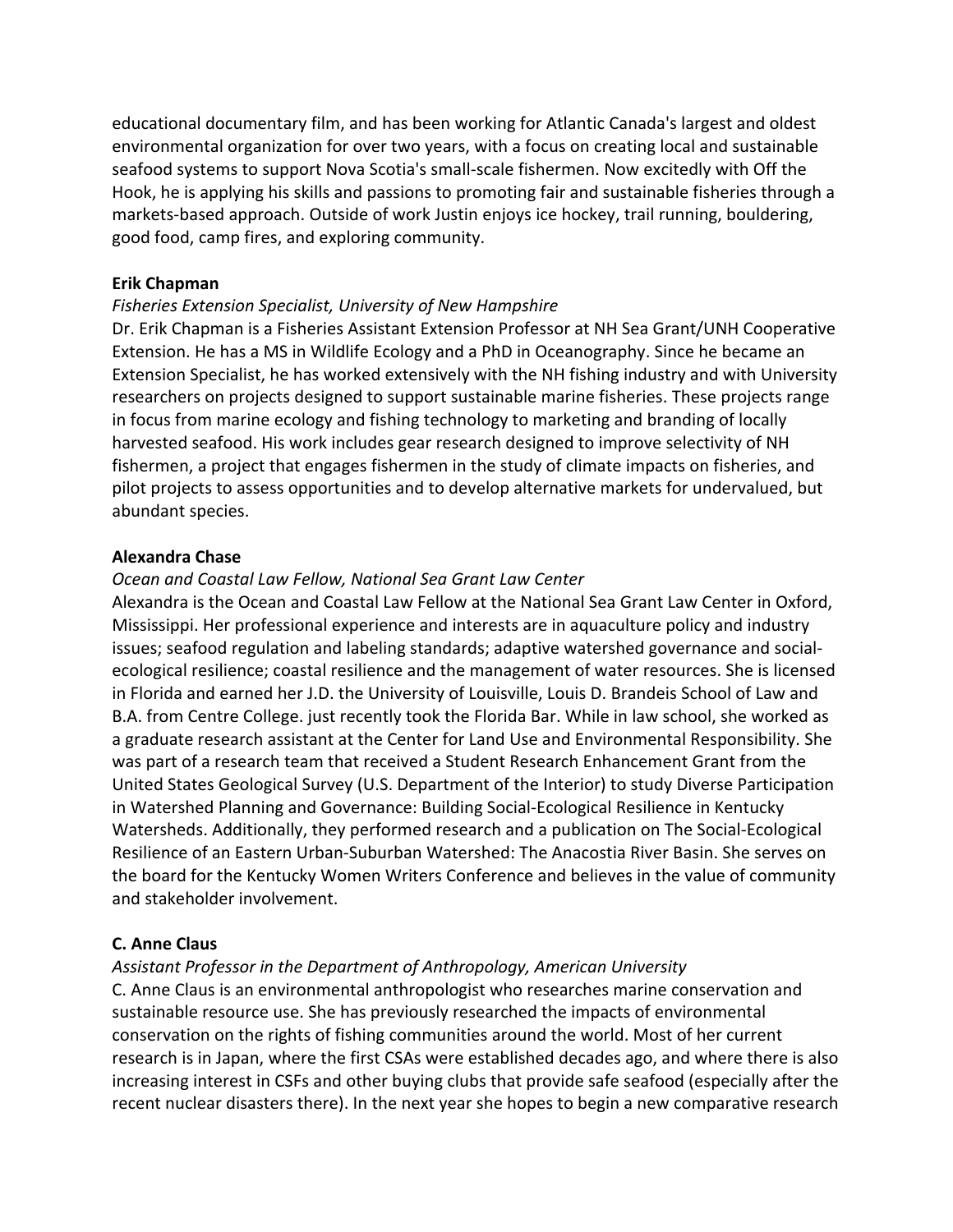project addressing CSFs in Japan and the U.S. At this conference she is hoping to learn more about the challenges, concerns, and processes of CSF establishment in the U.S. so that she can plan a research project that will be useful to the CSF community.

## **Leslie Clements**

Sensible Seafood Program Assistant, Sensible Seafood Program at the Virginia Aquarium & *Marine Science Center*

The Virginia Aquarium Sensible Seafood Program promotes seafood that makes sense for a healthy marine environment.

## **Leesa Cobb**

# *Executive Director, Port Orford Ocean Resource Team Owner, Port Orford Sustainable Seafood*

Leesa Cobb has been working as Port Orford Ocean Resource Team's (POORT) Executive Director for thirteen years. POORT is a community-based and inclusive ecosystem based management organization founded in 2000, focused on maintaining a sustainable fishery and healthy marine ecosystem in local nearshore waters. POORT combines science, local knowledge, education and conservation to: 1) sustain/improve the habitat and population base of fish; 2) provide high quality, high value seafood products to consumers; and 3) support the economic viability of Port Orford, Oregon. POORT received the 2010 NOAA Award of Excellence for NGO of the Year, and the 2012 Governor's Gold Award for Contributing to the Greatness of Oregon. Leesa is from a fishing family at Port Orford.

## **Ian Cole**

## *Founder, Ocean2table*

Ian grew up fishing in California as a scout and diver and received his undergraduate Degree from the University of California Santa Cruz in 2010 in Environmental Studies, focusing on Salmon Ecology. Ian went on to work with the West Coast Groundfish Observer Program before leaving to start Ocean2table.

## **Jason Congelton**

## **Executive Chef, Sodexo at the Virginia Aquarium & Marine Science Center** Award winning Chef and culinary innovator. Chef Congleton is on a mission to help preserve and celebrate the diverse southern food culture and foodways through locally sourced menu items, as well as dock to table sustainable seafood options.

## **Monique Coombs**

## *Seafood Program Director, Marine Coast Fishermen's Association*

Monique lives on Orr's Island and is married to a commercial fisherman. She is the Seafood Program Director for the Maine Coast Fishermen's Association- she comes to this role after years of consulting work in seafood and fisheries. She also has experience in sales of valueadded lobster product and has done freelance writing for commercial fishery publications.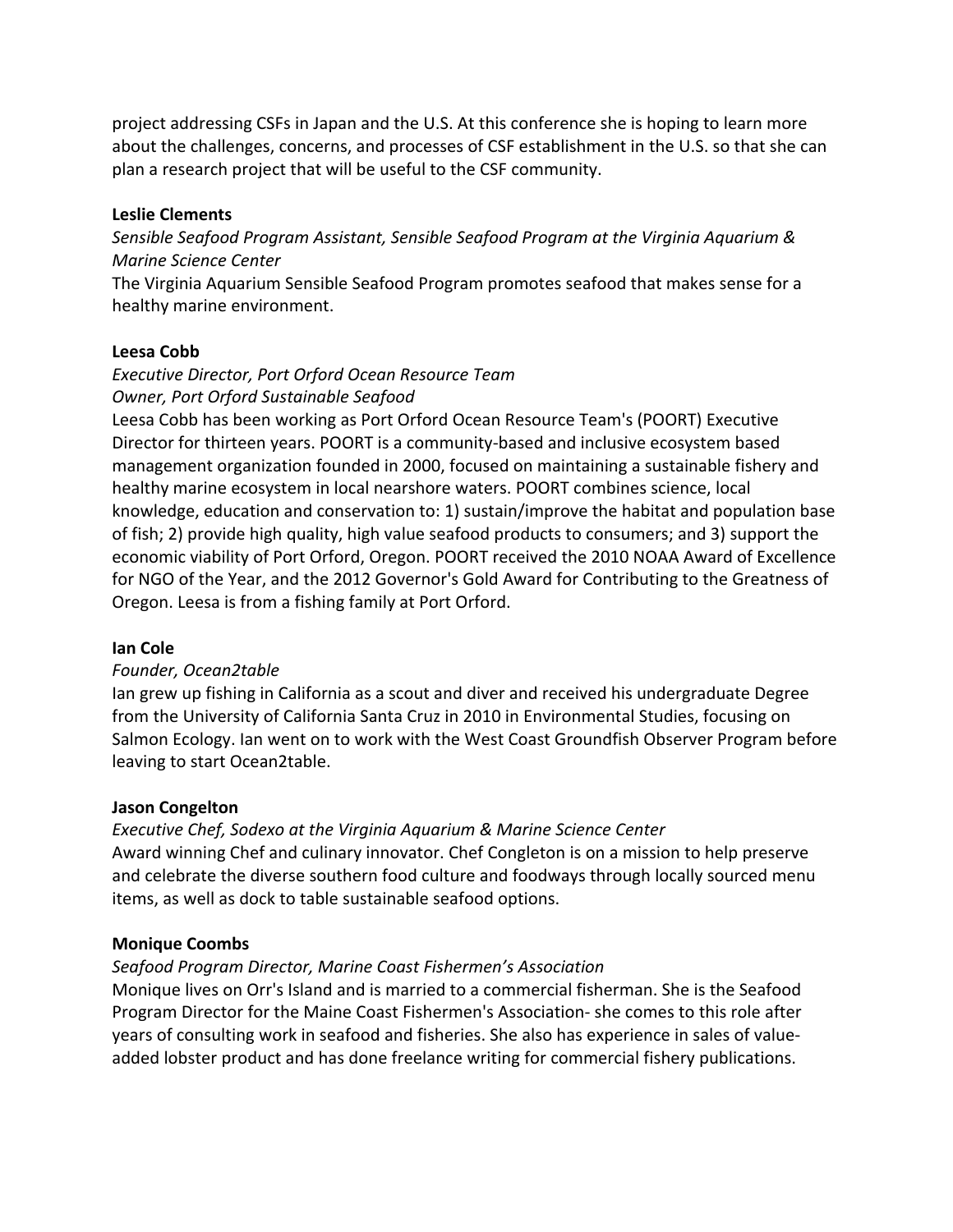#### **James Crimp**

#### *Marine Associate, Island Institute*

At the Island Institute, James works to assist island and remote coastal fishermen with their businesses in any way he can. This includes helping existing businesses to market and create value-added products, as well as helping fishermen incorporate aquaculture into their existing fishing or start new businesses such as direct marketing or tourism. James comes to Maine from Alaska where he has harvested salmon with his family for decades and helped them found a successful direct-marketing business that is still in operation today.

#### **Joe Daniels**

*Fisherman, Sitka Salmon Shares* F/V Amnicon - King and coho salmon troller - SE Alaska

#### **Michael Dimin**

## *Founding Director, Sea to Table*

Owned and operated by the Dimin family, Sea to Table works with fishermen from traditional wild fisheries, developing better markets for their sustainable catch, delivering direct from the point of landing to kitchens across America. As a certified B Corp, Sea to Table works with fishermen from 38 docks in traditional fishing communities all around the US, delivering seafood directly to more than 1000 chefs in 46 states.

#### **Niaz Dorry**

#### *Coordinating Director, Northwest Atlantic Marine Alliance*

Niaz Dorry is the Coordinating Director for the Northwest Atlantic Marine Association. She is based in Gloucester, Massachusetts. She has been working to advance the rights, economic sustainability and ecological benefits of community based fishermen for over 20 years. Time Magazine named Niaz as a Hero For The Planet for her work fighting against the industrialization and corporate takeover of fisheries. She serves a diverse, cross-cutting set of organizations in various capacities including the National Family Farm Coalition, Granite State Fish, LocalCatch.org, American Sustainable Business Council, New England Grassroots Environmental Fund, and Food Solutions New England. Prior to coming to NAMA, she served as the Chief Operating Officer for the Healthy Building Network, Senior Ocean Campaigner for Greenpeace, Toxics Campaign Manager at Greenpeace, and running electoral campaigns for candidates and referendums.

## **Brad Dubik**

## *PhD Candidate, Duke Marine Lab*

Brad is a PhD candidate at Duke University Marine Lab. His research focuses on promoting sustainability and social equity in seafood production systems. He works globally to understand the impacts of aquaculture growth and seafood imports on small-scale producers. Domestically, he collaborates with several colleagues to investigate Community Supported Fisheries and other new efforts to promote local seafood systems in North America. This work focuses on the potential benefits of these approaches, opportunities for growth, their possible limitations, and implications for management and social and environmental sustainability. In addition to his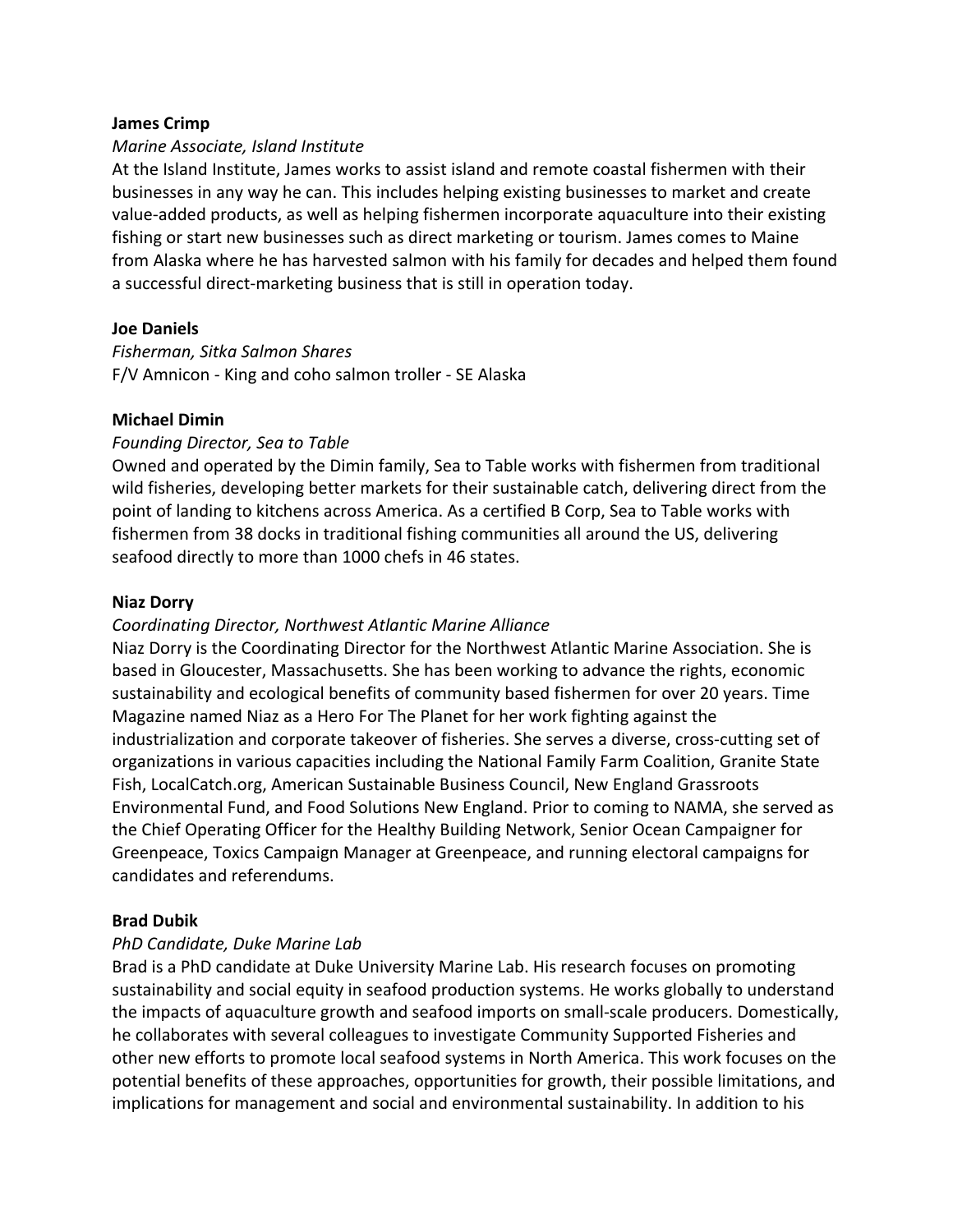academic research, Brad has worked as a technical advisor to a CSF and have supported working waterfront development projects in North Carolina.

## **Stacy Duty**

## *President, Weigh Pay Solutions*

Husband to Jennifer since 1988, Father to Bryon and Jacob, a true golf enthusiast! His career started in 1986, when he became the primary catalyst for many start-ups companies. Spent his career as a rain-maker, raising money and spending it creating land development companies, non profit organizations and software development firms. He is the creative entrepreneur your mother warned you about. He has spent the last 10 years imagining, designing, creating, selling, installing, supporting software applications for weight based industries. Starting in 2006 selling to the scrap recycling industry and now in 2015 branching out to the Aggregate, Seafood and Waste Industries with their game changing weigh and pay solutions. Spent the years prior to that starting and operating non profit organizations, specializing in fund raising efforts through Christ-Centered thrift stores.

## **Dan Elinan**

*Executive Chef, Catch 31 Fish House and Bar & Salacia at the Hilton Virginia Beach Oceanfront* Dan Elinan is the Executive Chef at Catch 31 Fish House and Bar as well as Salacia at the Hilton Virginia Beach Oceanfront

## **Patrick Evans-Hylton**

*Food Writer & Senior Editor, Coastal Virginia Magazine Media Awards Judge, James Beard Foundation* Patrick Evans-Hylton is a Food Writer as well as a Senior Editor for Food & Wine at Coastal Virginia Magazine. He also serves as a Media Awards Judge at the James Beard Foundation.

## **Joseph Falcone**

## *CEO, Phondini Partners LLC (FishLine)*

Joe Falcone is the founder & CEO of Phondini Partners LLC, a boutique mobile applications and communications firm in Half Moon Bay, California. Joe and his team developed FishLine in 2012 when the salmon returned to the California coast but the customers didn't. FishLine is the first effective system to connect Fishermen directly to Consumers in real time as they land their catch. FishLine has improved off-the-boat sales by 30% at Pillar Point Harbor where it was first used. FishLine includes mobile apps, websites, social media and video pages that reach tens of thousands of seafood enthusiasts. FishLine is now available to post local seafood listings worldwide. Joe has a B.A. in Computer Science from UC Berkeley and an MS in Electrical Engineering from Stanford University.

## **Marianne Ferguson**

## *Master of Environmental Management Student, Duke University*

Marianne is a native New Englander who graduated from Colby College in 2014. She is currently a Master of Coastal Environmental Management student at the Duke University Marine Lab in Beaufort, NC. She is interested in fisheries management, community based environmental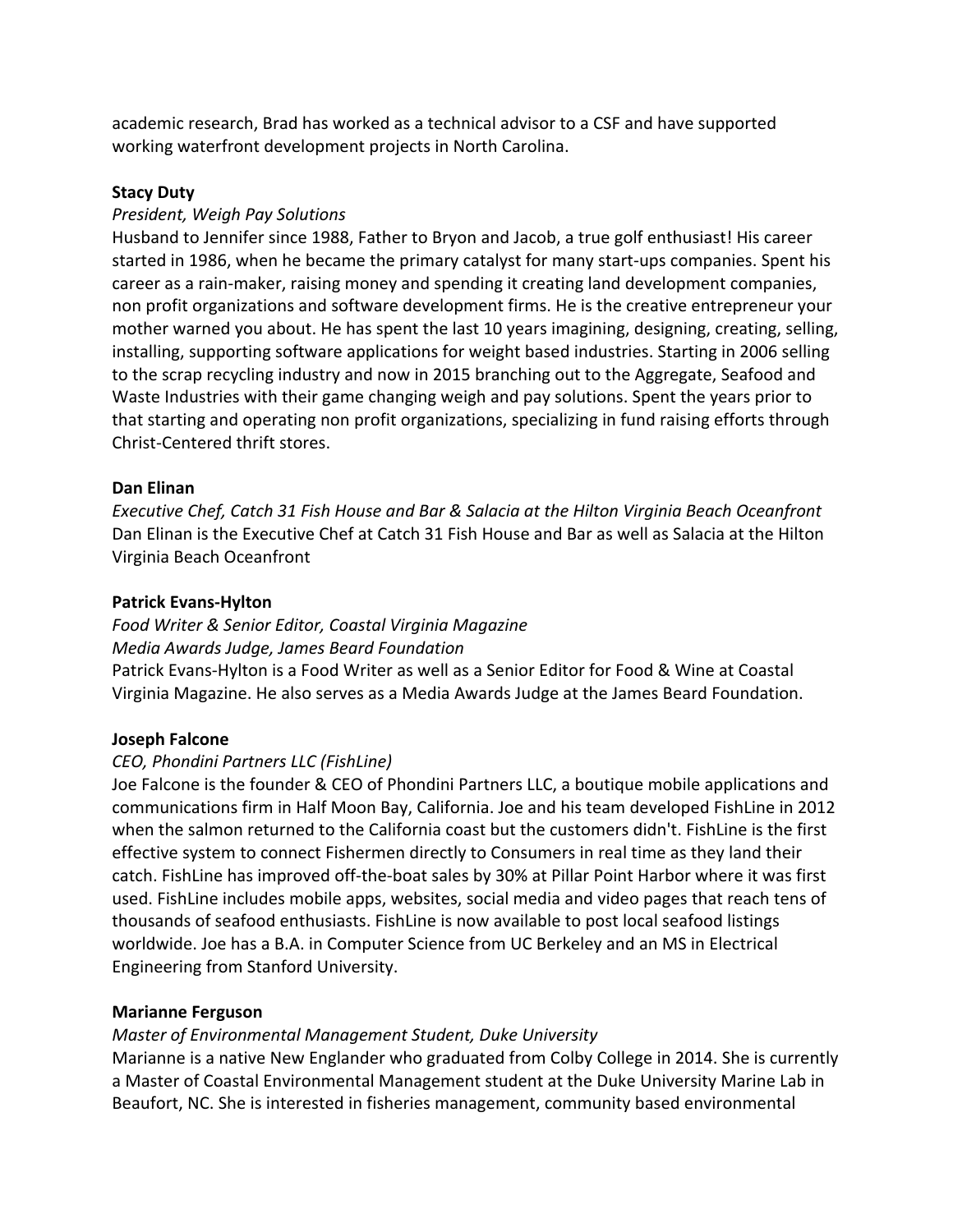management, and coastal stakeholder communication and education. In the past, she has volunteered with Walking Fish (located in Beaufort, NC) at their Durham pickup site and worked with them on a client-based research project informing their business model and future goals. She is interested in learning more about community supported fisheries and how to better promote sustainable, local fishing.

## **Maria Finn**

## *Director of Marketing and Member Services, Real Good Fish*

Maria Finn is the Director of Marketing and Member Services for Real Good Fish. She has a background as a journalist and author and has published five books and numerous articles and essays, many about seafood and ocean issues (www.mariafinn.com). She also worked on commercial fishing boats, primarily salmon seining in Alaska, and for the Alaska Department of Fish & Game monitoring salmon runs in Western Alaska.

## **Kean Fleming**

## *CSF Program Manager, Port Orford Sustainable Seafood*

Kean is a native of Oregon's south coast. For the last 5 years he has worked with the Port Orford Ocean Resource Team and Port Orford Sustainable Seafood on CFA and CSF projects. Kean enjoys swimming in the Elk River every Summer.

## **Gef Flimlin**

## *Professor & Marine Extension Agent, Rutgers Cooperative Extension*

Gef has worked in commercial fisheries and shellfish aquaculture for over 37 years. Gef started infusing seafood into a CSA 4 years ago, and then turned the project over to bayman who is president of clam growers cooperative. Gef has worked with him to build a CSF which was done last summer and a small winter share program too.

## **Damon Frampton**

## *Commercial Lobsterman*

## *Shareholder, Member & President of the Board, Portsmouth Lobster Company* Damon has been a Commercial Lobsterman for over 25 years. In 2011 Damon started a Value added product, Portsmouth Lobster Ravioli. Joined the Portsmouth CSF in 2013 and has been president of the Board for the CSF since 2014. Damon loves the concept of eliminating the middle man and going from boat to consumer.

## **Anya Grenier**

## *Alaskans Own CSF Project Coordinator, Alaska Logline Fishermen's Association*

Anya Grenier has years of experience working on organic farm with CSAs and other direct marketing arrangements. She is now working for the Alaska Longline Fishermen's Association and managing Alaskans Own, a Community Supported Fishery Program based out of Sitka, Alaska and serving a number of communities in and outside of the state.

## **Amy Grondin**

*Commercial Fisherman, Duna Fisheries LLC*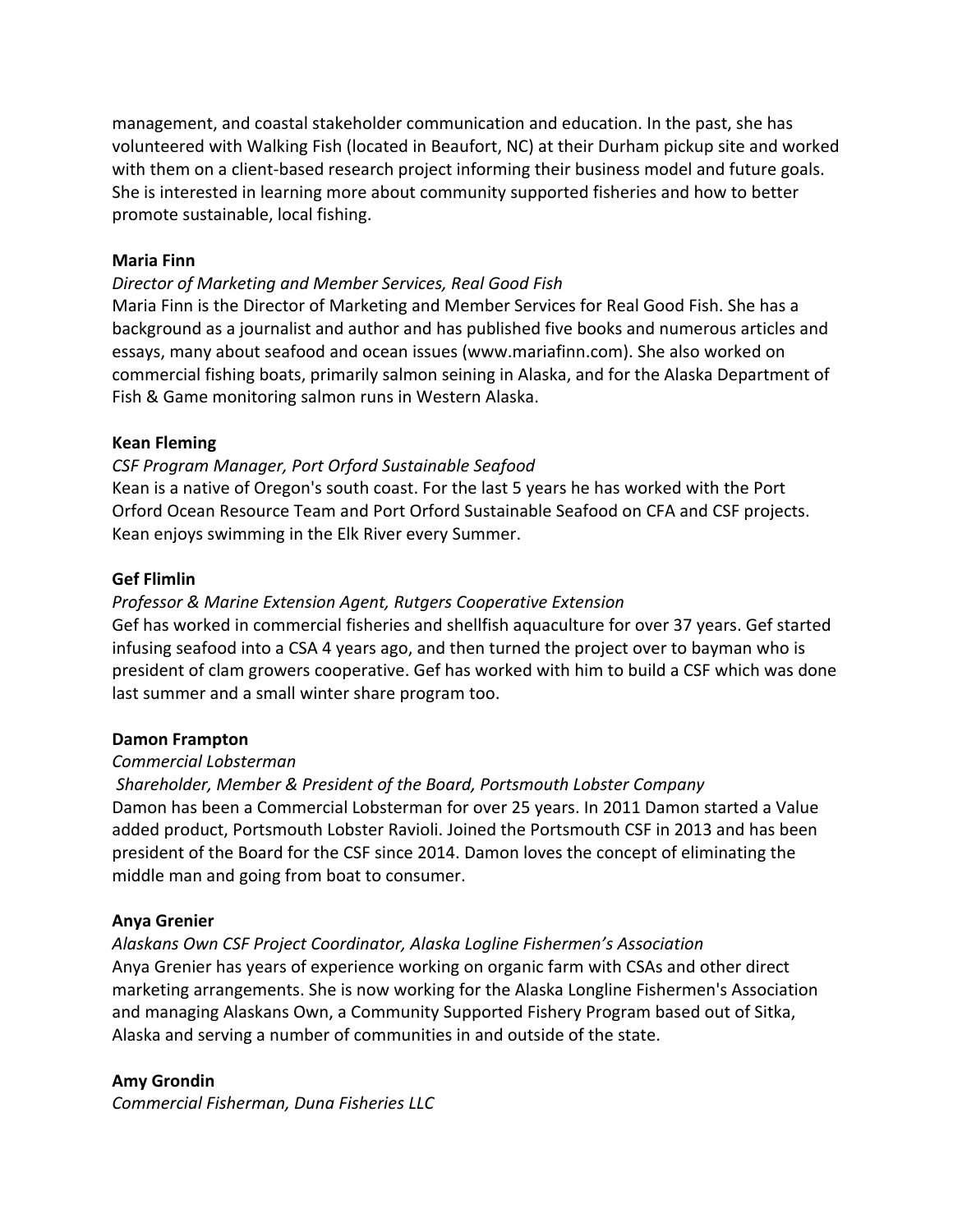Amy Grondin is a commercial salmon fisherman based out of Port Townsend, WA. When not fishing on F/V Duna with Greg, her business and life partner, she works in commercial fisheries outreach and sustainable seafood consulting.

## **Michael & Nelly Hand**

## *Fishermen, Drifters Fish*

Drifters Fish is Michael & Nelly Hand, a husband and wife wild salmon company. We fish together every summer on the Copper River and spend winters in the Pacific Northwest. We operate our 31-foot gillnet boat out of Cordova, Alaska. We direct market our catch through our company Drifters Fish where we are establishing a community supported fishery for our winter home in the Pacific Northwest. We also work with restaurants and grocery stores across the US. We are passionate about connecting folks to the source of their seafood and providing a resource for sustainable, wild salmon in our local community.

## **Ann Hanson**

## *VP of Operations, Hanson Equities, LLC*

Ann, and along with her husband, are 2nd year owner/operator's of a Salmon/Albacore/Halibut Troller out of Newport, OR http://instagram.com/FV\_Master. They are interested in starting a CSF out of their home port and want to collaborate with others who have experiences to share on their journey.

## **Kelly Harrell**

## *Executive Director, Alaska Marine Conservation Council*

Kelly has spent ten years working for the Alaska Marine Conservation Council (AMCC)- a unique, community-based nonprofit whose mission is to maintain the health of Alaska's amazing fisheries on behalf of those who depend on them. She is a member of the Alaska Sea Grant Advisory Board, the Alaska Food Policy Council Governing Board, the national Community Fisheries Network, and the localcatch.org steering committee. Kelly is passionate about advancing innovations that help bring about shifts in Alaska's seafood value chain that support local fishermen and conservation. She helped spawn AMCC's Community Supported Fishery, Catch of the Season, and helped launch the Kodiak Jig Seafoods brand delivering traceable seafood from Alaska's community-based fishermen to households, and restaurants in Alaska.

## **Troy Harley**

## *Director, Virginia Sea Grant*

Dr. Troy Hartley is Director of Virginia Sea Grant and a Research Associate Professor of Marine Science & Policy at the Virginia Institute of Marine Science and the Thomas Jefferson Public Policy Program, William & Mary. Troy has over 20 years of experience in coastal, marine, and natural resource policy and management, including science administration. He is a public policy scholar and his research considers collaborative fisheries research, attitudes, perceptions and opinions of fishermen, scientist and resource managers, and governance networks and collaboration in ecosystem-based fisheries management. Troy has a Ph.D. in environmental and natural resource policy (University of Michigan), an M.A.I.S. in environmental policy and dispute resolution (George Mason University), and a B.S. in zoology (University of Vermont).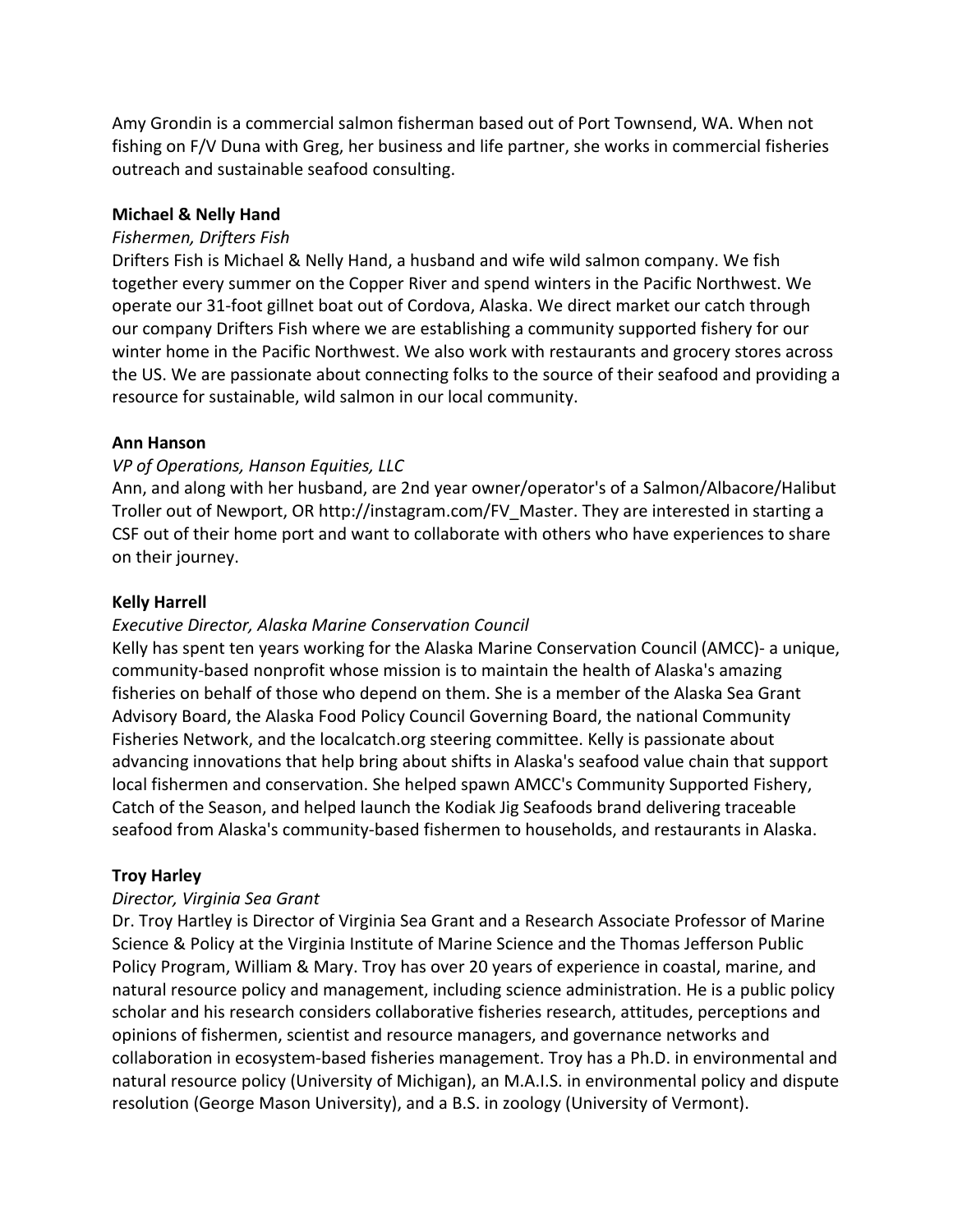#### **Anro Hesse**

## *Co-founder, Credibles & Slow Money*

Founder of Credibles, a new community-funding service for local food businesses (If you eat, you're an investor). As a co-leader and investor with Slow Money Northern California, Arno has led multiple investments in sustainable food businesses. He is a frequent speaker and advisor at grassroots initiatives for strengthening local economies. Previously, he was Executive Vice President for Retail Markets at Union Bank. Arno grew up in Europe and is easily distracted by new ice cream flavors and typefaces. For updates: @ahesse.

#### **Glen & Tracy Hill**

#### *Commercial Fisherman*

## *National Sales Manager, Coorong Wild Seafood Pty Ltd*

Glen Hill is a commercial inshore net fisherman operating in the world's first MSC certified mixed species fishery. Using small boats and gill nets Glen catches a range of species – including yellow eye mullet, bream, mulloway.

#### **Amanda Hooper**

#### **Owner, Off the Docks**

Long time activist for commercial fishing and local food production, working towards a solid path for local foods on the Outer Banks.

#### **Zoe Jakovenko**

#### *Photography Intern, Virginia Sea Grant*

Zoe Jakovenko is a Virginia Sea Grant photography intern this spring. Zoe is studying visual arts at Thomas Nelson Community College and will be graduating this spring.

## **Guy Johnston**

## *Commercial fisherman, Michelle Rose Community Supported Fishery*

Guy Johnston has been a fisherman for 40 years. As with fisherman everywhere he has watched the Industry change dramatically. Seeing their ability to make a living being eroded, they started looking for solutions that would help them, their crew and the community they lived in, and the Ocean we all depend on. Michelle Rose Community Supported Fishery arose out of their search for a way to be financially and ecologically sustainable.

## **Karri Kaiser**

## *Communications Director, Phondini Partners LLC (Fishline)*

Karri Kaiser is Communications Director of Phondini Partners LLC, a boutique mobile applications and communications firm in Half Moon Bay, California. Karri and the Phondini team developed FishLine in 2012 when the salmon returned to the California coast but the customers didn't. FishLine is the first effective system to connect Fishermen directly to Consumers in real time as they land their catch. FishLine has improved off-the-boat sales by 30% at Pillar Point Harbor where it was first used. FishLine includes mobile apps, websites, social media and video pages that reach tens of thousands of seafood enthusiasts. FishLine is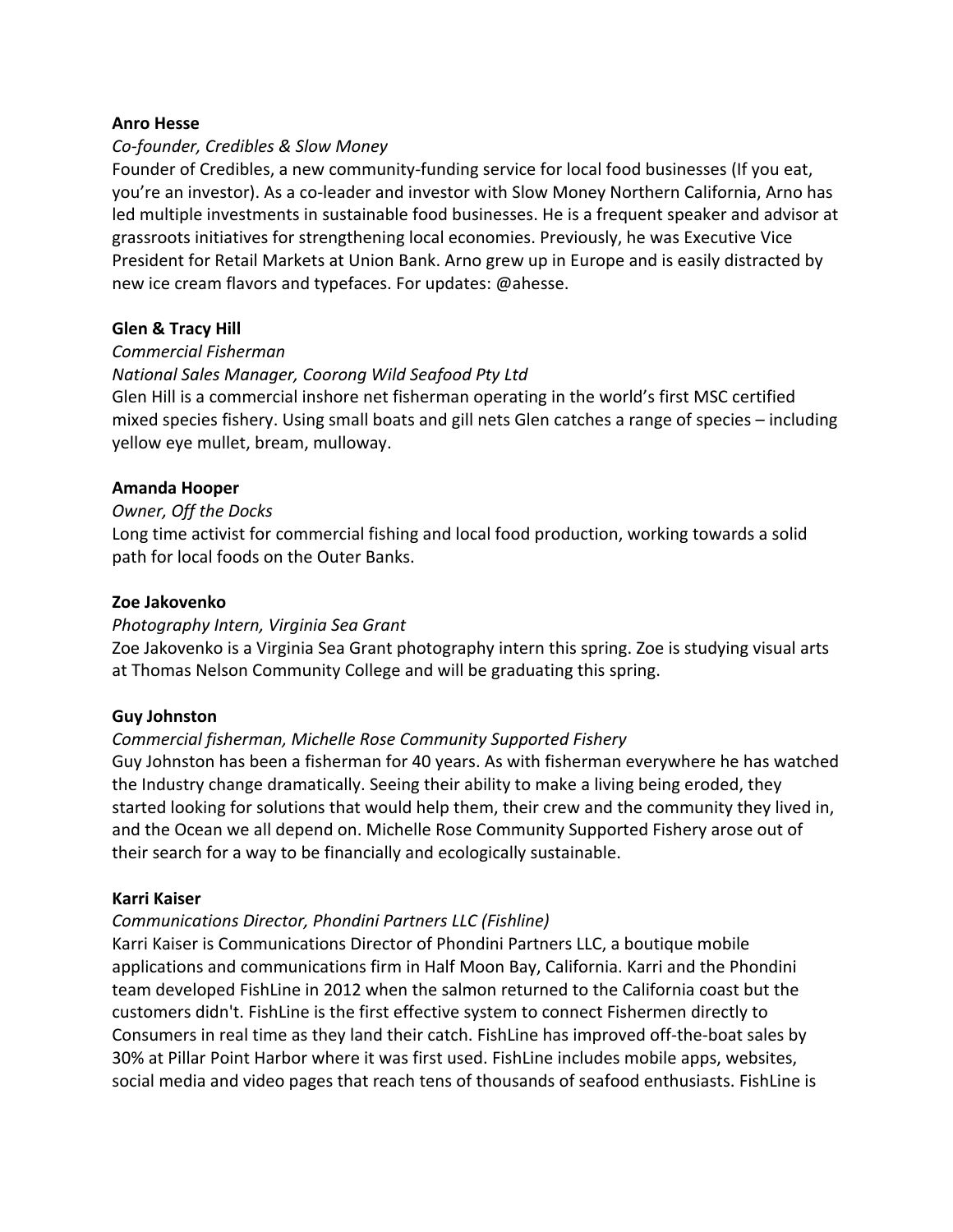now available to post local seafood listings worldwide. Karri has a B.A. in English from UC Berkeley and an MSW in Social Work from the University of Edinburgh, Scotland.

## **Chris Kantowicz**

## *Director of Operations, Skipper Otto's Community Supported Fishery*

Chris has spent his career growing businesses that support environmental, social and cultural missions. He first worked with Skipper Otto's CSF in 2014 as their business coach while on staff as a director at the Sauder School of Business' Centre for Social Innovation & Impact Investing. In January 2015, Chris joined Skipper Otto's CSF fulltime and leads on strategy, business planning, financial management and operational systems for the CSF. Chris has a MBA from the Sauder School of Business at the University of British Columbia and has varied business experience in small and medium sized companies.

## **Rachel Karasik**

## *Master of Environmental Management Student, Duke University*

Rachel Karasik is a Master's of Environmental Management candidate at the Nicholas School of the Environment, Duke University. She is working with NC Catch and other local food enthusiasts to try to build a supply chain bringing underutilized seafood with health benefits to low income communities and food deserts. Strangely enough, Rachel doesn't really enjoy eating seafood, but maybe this meeting will change her mind :)

## **Dan Kauffman**

Seafood Business Specialist, VA Tech / VA Seafood Ag Research and Extension Center Dan is a Seafood Business Specialist who works at the VA Tech Seafood Business Extension.

## **Sharon Kennedy**

## *Board Member, NC Catch*

Sharon is a Native of Hatteras NC, comes from many generations of fishermen, and both her sons fish. She has a radio segment on Beach 104.5 and 94.5 WCMS promoting and preparing local caught or purchased seafood. She provides cooking demos for the public and works at Hatteras Harbor Deli preparing seafood items. Sharon is currently working on a project with NC Sea Grant developing an added value shrimp product.

## **Chris King**

## *President, Provincetown Fishermen's Memorial Foundation – Cape Tip Seafoods*

King fishes for scallops off Provincetown MA with his brother Willis, off the 60-foot Donna Marie, they truck fish from about 30 other Provincetown, Truro and Wellfleet boats to restaurants along the Cape and to regional distributors in Boston through Cape Tip Seafood Market, in Truro. Cape Tip Seafoods also operates a retail store in Orleans and is investigating direct market sales on the Lower Cape. He currently serves as President of the Provincetown Fisehrmen's Memorial Foundation. King graduated from P.H.S. in 1979, attended Northeastern University for a year, then transferred to the Massachusetts Maritime Academy in Buzzards Bay, where he earned a bachelor's degree in engineering. Also licensed as a merchant marine, he said, "I decided to pack my bags, and bought a one-way ticket to Dutch Harbor, Alaska, to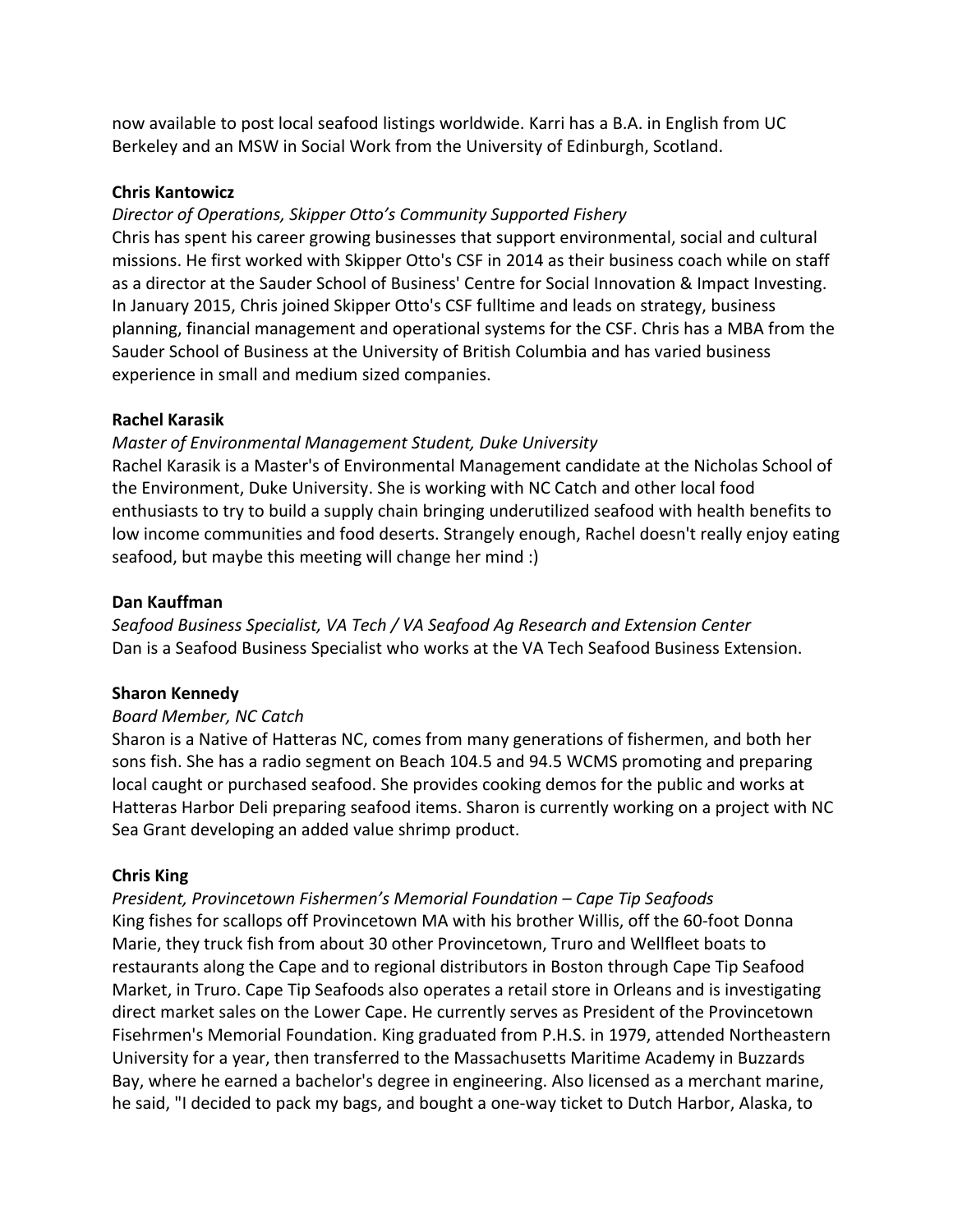put myself in the most remote, extreme situation I could." He didn't return to Provincetown until 1991. Chris met and married Donna Marie Joseph, whose father, Alfred Joseph, had been the first mate aboard the renowned Silver Mink, as well as a partner of Ralph Andrews in the Cap'n Bill. Donna and Chris had a boy, Jared, in 1992. This was a year after King himself returned to the fishery, aboard a 65-foot wooden boat built in 1967 for Frank Mararchi in Scituate and called the Black Duck. King renamed it the Second Effort. In 1999, he entered the distribution business. In 2002, he opened the market. And in 2007, he sold the Second Effort and then, in early 2008, bought the Donna Marie. He described her annual routine to me: scalloping from May to Labor Day, going out for whiting and squid from Labor Day until mid-November and then, until after the new year, catching cod and yellowtail.

## **Aaron Longton**

*Fisherman & Manager of Seafood Marketing Program, Port Orford Sustainable Seafood* Aaron Longton is a commercial fisherman from Port Orford, Oregon. He has commercial fished for seventeen years for black cod, halibut, tuna, nearshore rockfish, and salmon. Aaron is an avid sport fisherman who was raised on the Umpqua River at Roseburg, OR. He is the President of Port Orford Ocean Resource Team, a local community-based nonprofit organization featured in the film "Ocean Frontiers". For the past five years, Aaron has served as manager for Port Orford Sustainable Seafood, a local seafood marketing program that pays a "fair trade price" for fish purchased from Port Orford fishermen. Aaron motto is "fishing smarter not harder" and he promotes the importance of seafood traceability and "Who Fishes Matters".

## **Alan Lovewell**

## *CEO / Co-founder, Real Good Fish*

Alan Lovewell was born and raised on Martha's Vineyard, a small island off the coast of Massachusetts. Growing up on the water, he has devoted himself to serving coastal communities domestically and internationally. Alan holds a Bachelor of Arts degree from UC Santa Cruz, and a Master of Arts degree in International Environmental Policy from the Middlebury Institute of International Studies. Alan's personal and professional interest is in the relationships and linkages between business, community and environment, with specific interest in sustainable food systems.

## **Mark & Kerry Marhefka**

## *Owner & Co-owner, Abundant Seafood*

Mark and Kerry Marhefka own Abundant Seafood in Charleston, South Carolina. The son of a commercial fisherman, Mark grew up in Florida and began his career in commercial fishing the day after he graduated from high school in 1979. Kerry, a Maine native, was a fishery biologist for the South Atlantic Fishery Management Council in Charleston when they met. In 2007, they started Abundant Seafood as a way to make more money on the fish caught by Mark and allow Kerry join the family business. This meant selling his catch directly to the high end restaurants in his home port of Charleston, South Carolina. In 2009 they took it one step further and started the first CSF in their area. Abundant Seafood now sells 100% of the catch off Mark's boat as well as catch from other boats, to restaurants throughout the Carolinas. The CSF now serves about 250 families.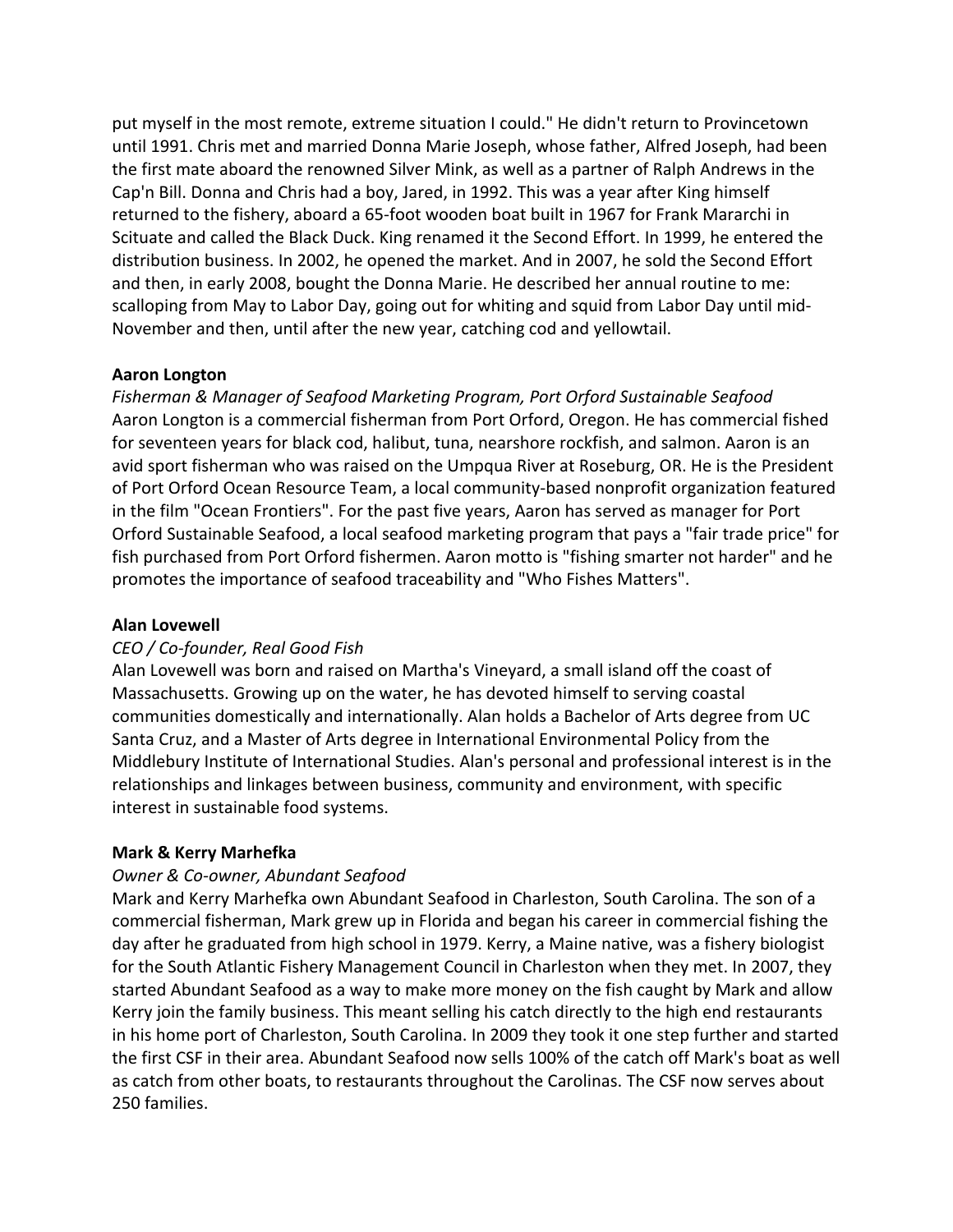## **George Mathis**

*President and CSF Manager, Heritage Shellfish Cooperative Owner, Mathis Clam Farm*

Lifetime commercial clammer, Founder, and board member of numerous aquaculture related organizations. Currently the President and CSF manager Heritage Shellfish Co-op. Owner: Mathis Clam Farm, hard clam farm relying solely on hatchery produced seed for over 30 years.

## **Chris McCaffity**

*Commercial Fisherman & Fisheries Advocate, Reel Job Fishing & Walking Fish CSF* Chris is a commercial fisherman and advocate for the responsible harvest of sustainable fisheries. His goal as a fisherman is to provide consumers with high quality fresh seafood like they enjoy at home. His goal as an advocate is to promote solutions that limit waste and enhance fisheries so they feed as many people as possible. He hopes to make connections at this event that will help him advance those goals. The coordinated effort of like-minded thinkers can change our world. You can contact him at: freefish7@hotmail.com

## **Tom McDougall**

## *Founder, 4P Foods*

Tom owns a multi-farm CSA company in Virginia. They deliver produce, dairy, eggs, meat, and \*some\* fish to their customers in the DMV area. They are looking for more ethical, sustainable seafood sources to add to their offering for their members.

## **Suzie McEnallay**

*Operation Manager, Wallis Lake Commercial Fisherman's Cooperative* Suzie McEnallay is the Operations Manager for the Wallis Lake Commercial Fisherman's Cooperative. Her primary focus is the sales and marketing of locally caught seafood in a regional town on the mid north coast of New South Wales.

## **Jim McIsaac**

## *Coordinator, BC Commercial Fishing Caucus*

Jim has participated directly in various commercial fisheries over the past three decades, most notably in salmon, herring, and longline prawn. He is the coordinator for the BC Commercial Fishing Caucus, a leadership group from the BC fishing industry including the Fishermen's Union, the Native Brotherhood, Area A Crab, BC Longline Fishermen's Association, and 10 other fishing organizations. Jim sits on the executive board of the Canadian Independent Fish Harvester's Federation (membership represents 8500 of Canada's 10000 commercial fishermen), is Director of the TBuck Suzuki Foundation (a fisheries foundation), and participates in fisheries research projects through the Canadian Fisheries Research Network.

## **Dustin & Chelsea McLeod**

## *Commercial Fishermen, Sitka Salmon Shares & Baranof Coastal Seafoods*

We are a family owned and operated commercial freezer troller, F/V Lorelai Bell. We take pride in the quality of our sustainable wild salmon that we offer and want to provide others this same experience and truly taste Alaska's salmon in the fullest.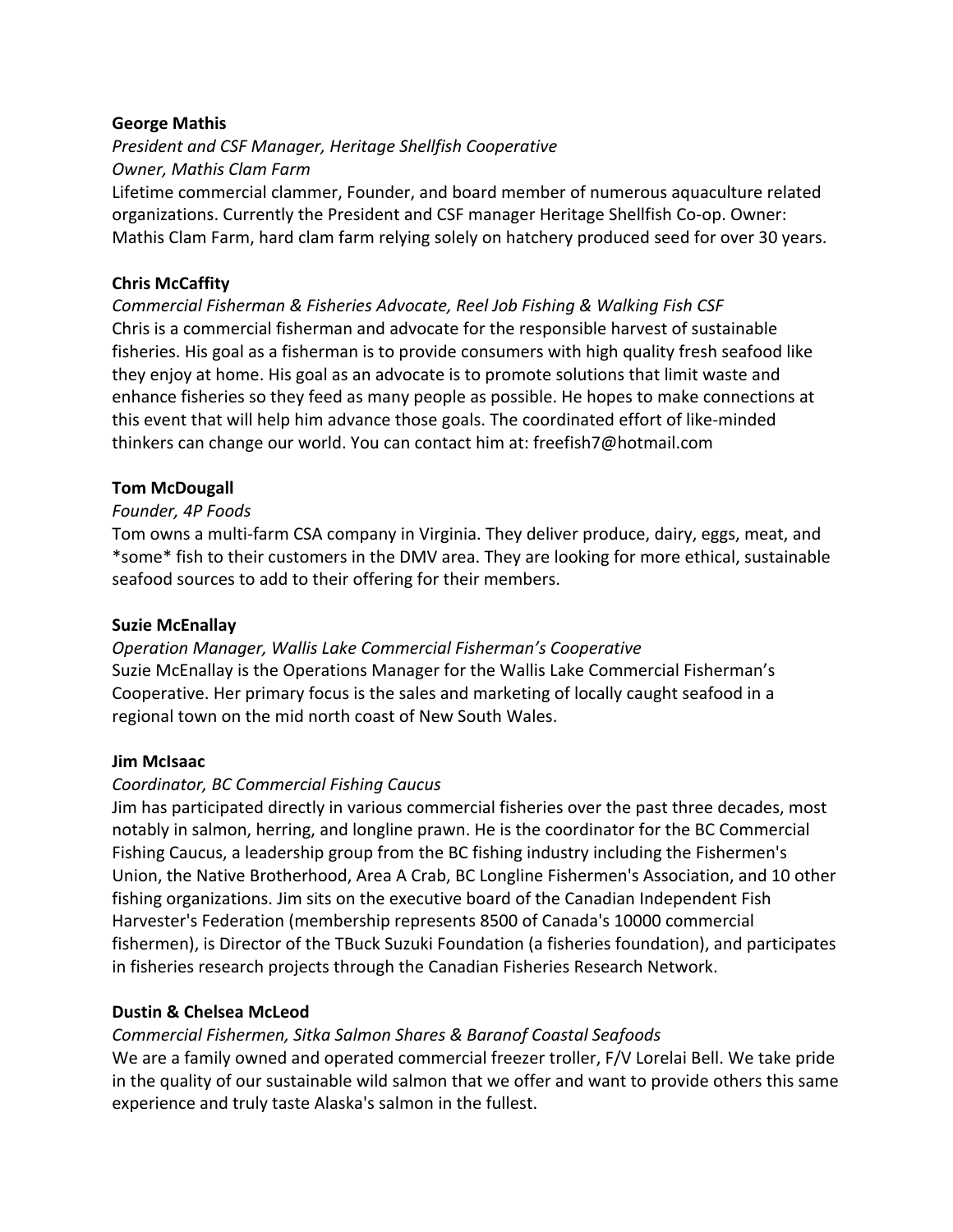## **Sara Mirabilio**

## *Fisheries Extension Specialist, North Carolina Sea Grant*

Sara Mirabilio's ongoing work includes cultivating cooperative research as a means for commercial and recreational fishermen to become involved in the collection of fundamental fisheries information necessary for robust fisheries management strategies. Since 2006, she has assisted commercial fishermen and seafood distributors employ market research tools to deliver higher-value seafood products desired by consumers. In winter 2016, Mirabilio will join co-workers Barry Nash and Scott Baker to create North Carolina market opportunities for spiny dogfish, or Cape shark, by assisting industry and restaurant partners in developing high-quality and novel-related products that resonate with North Carolina consumers' palates and that are easy to prepare in the home or restaurant.

#### **Paula Moughton**

#### *Co-founder, Fresher*

"Being a multifaceted improviser, I found my way into technology when I joined a global software consultancy. The unique set of skills I gained over that time led me to seek out a new challenge, one that would speak to my core values and passions. I am pleased to say as the cofounder of Fresher, I am now able to practice solving a small piece of the world's social, economic & environmental challenges with the use of innovative technology... www.fresher.io"

#### **Jayendran Muthushankar**

#### *Member Owner, Sridevi LLC (Jay Seafood)*

Jay seafood works with fishermen and manufacturers, who source seafood from certified fisheries. We partner with the best suppliers who source from responsible fisheries from around the world for the US market. We work with the finest seafood manufacturers in North America to sell their products worldwide. We value our relationship with both fishing companies who fish from certified sustainable fisheries and manufacturers who adhere to strict certified fishing traceability standards. MSC, Seafood Watch, Fishwise, Friend of the Sea, Earth Island Institute, and IPNLF are among the certifications we value and seek. We also focus on working with artisanal fisheries to help them market their products, thus maintaining a sustainable fishing model and bringing economic development directly to the fishing communities.

#### **Anthony Naples**

#### *Captain, Starbird Fish Co.*

Anthony Naples created Starbird Fish Co. in 2011 in an attempt to introduce direct seafood access to his communities in Maine and Vermont. Working as a commercial fisherman in both Alaska and Maine, he spends part of the year at sea, and brings the catch home to distribute through a variety of outlets including farmers markets, restaurants and grocery stores.

## **Claire Neaton**

#### *Founder, Salmon Sisters*

Claire Neaton grew up on a homestead on the Aleutian Chain and spent summers on her family's commercial fishing boat. Claire graduated from the University of Vermont in 2012 and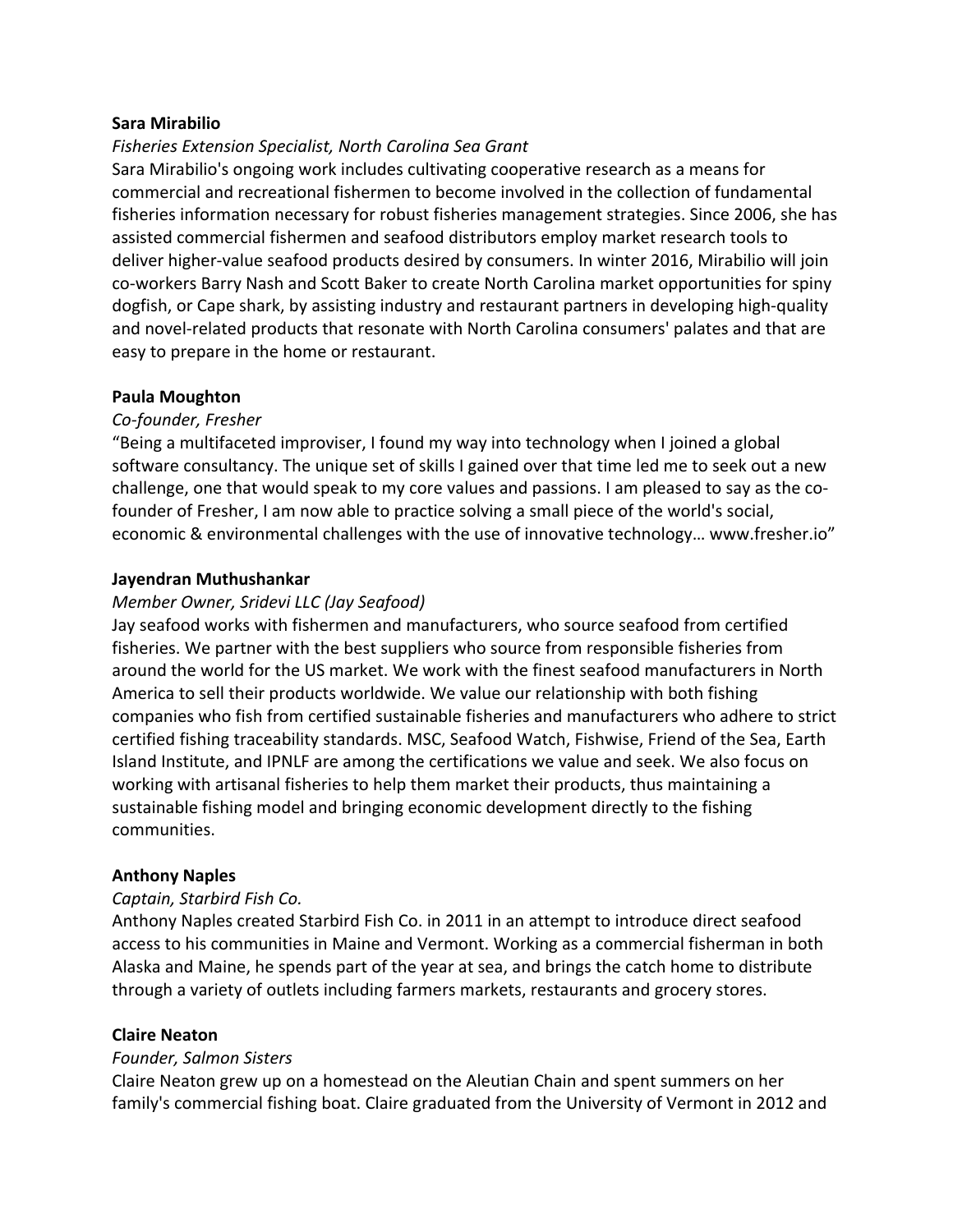created Salmon Sisters, an ocean-inspired design and apparel company, with her sister. Salmon Sisters is founded on their desire to share their love for Alaska and to spread awareness for the future of sustainable fisheries. Now Claire and her husband Peter live in Homer, Alaska. When not commercial fishing, they promote and sell wild Alaska seafood through Salmon Sisters and Morshovi Bay Fish Co http://morshovifish.com/. Claire is indebted to the ocean. It has provided her family with sustenance, education and a way to make a living.

## **Susan Park**

#### *Associate Director, Virginia Sea Grant*

Susan Park is the Associate Director of Virginia Sea Grant. In this position, she assists the Director in all aspects of planning, management and administration of the program, with a primary administrative role for managing the research and fellowship portfolio; program evaluation, monitoring and national reporting activities; and strategic planning and development of new initiatives. Dr. Park received her B.A. and M.A. in biology from the University of Pennsylvania and her Ph.D. in Oceanography from the University of Delaware and has spent her career working at the interface of marine science and policy. Prior to Virginia Sea Grant, Susan was Senior Program Officer for the Ocean Studies Board at the National Academies and also spent time working on aquatic invasive species management with the Massachusetts Office of Coastal Zone Management and the Northeast Aquatic Nuisance Species Panel as a NOAA Coastal Management Fellow.

#### **Amanda Parks**

#### *Co-founder & Manager, New England Fishmongers*

Amanda Parks is the co-founder of New England Fishmongers based in the Maine/NH Seacoast area. She partnered up with local boat owner and captain, Tim Rider of the FV FINLANDER. Tim was tired of bringing his fish to auction where its value is subjected to factors outside of the fish's quality. He knew there had to be a better way to get his fish out into the community while making a decent living for himself and his crew. She has been working on developing a direct market for their ground fish to local restaurants. Her goal is to eventually reach consumers as well and to build an emphasis on utilizing whole fish versus fillets. She also just began fishing this spring and make it out 1-2 times per week on the FINLANDER jigging up fish the old fashioned way using a rod and reel.

#### **Jonathen Partin**

## *Marketing Assistant & Boat Captain, Cranberry Isles Fisherman's Co-op (dba) Little Cranberry Lobster*

Little Cranberry Lobster is a collective effort to provide sustainable seafood as well as supporting a sustainable fishing community, from the waters off of the Cranberry Islands, Maine.

## **Chris Patrick**

## *Staff Writer, Virginia Sea Grant*

Christina (Chris) Patrick is a Virginia Sea Grant staff writer. Chris has experience in science writing through internships at Smithsonian Environmental Research Center and Fermi National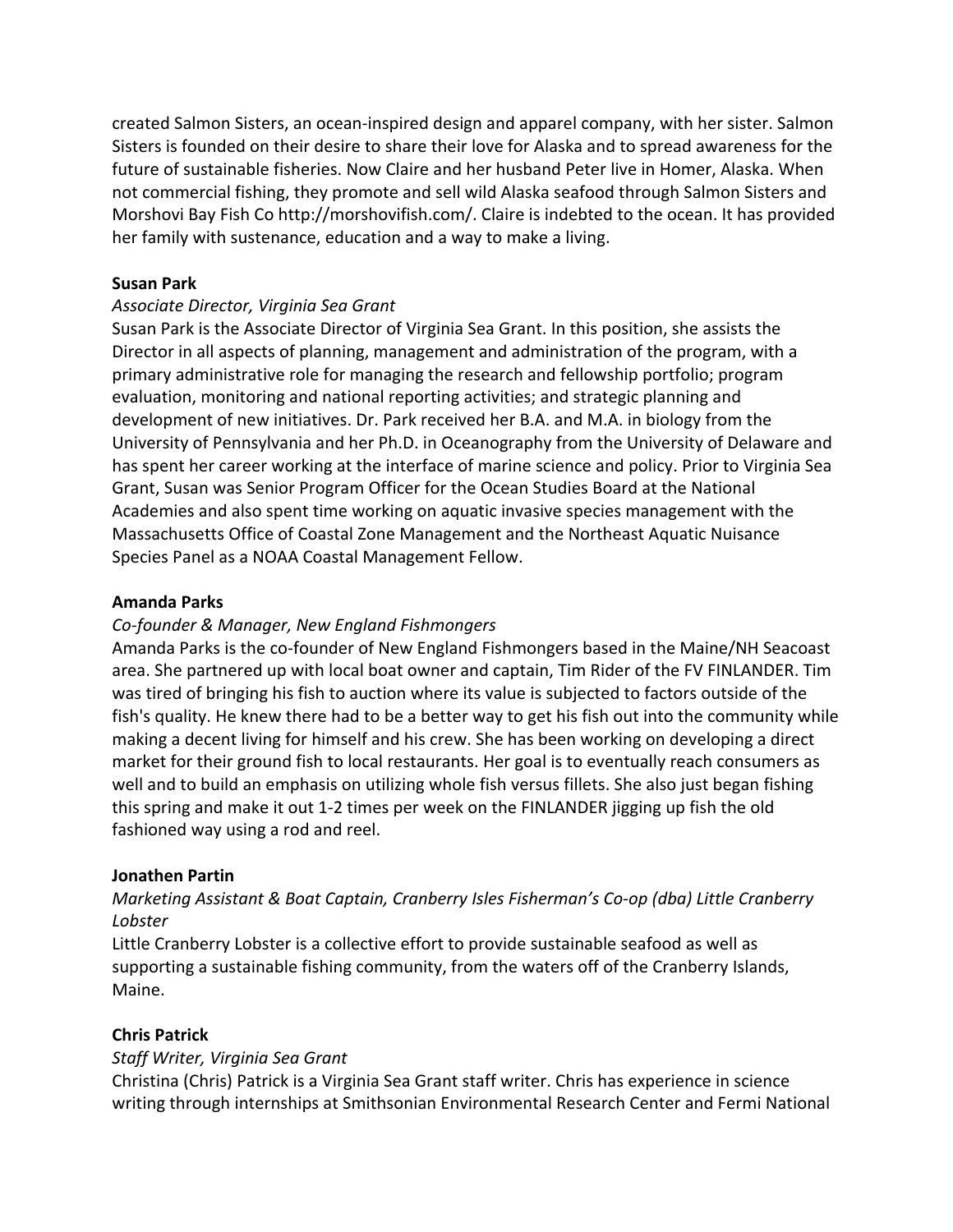Accelerator Laboratory. She is currently pursuing a masters in science writing through Johns Hopkins University and holds an undergraduate in neuroscience from William & Mary.

## **Amber Mae Petersen**

## **Owner, The Fish Monger's Wife LLC**

Amber Mae Petersen is the owner of The Fish Monger's Wife (Muskegon, MI) a fresh and smoked fish market specializing in direct sourced wild caught fish. Married to a Great Lakes commercial fisherman (yes, Michigan has commercial fishermen!), within 5 years she grew The Fish Monger's Wife from a farmers market stall, selling only Great Lakes Whitefish, to a brick and mortar retail space that directly purchases from fishermen across the United States. Recognized by The National Fisherman as an All-Star Marketer (July 2014) she also works with the Michigan Fish Producers Association to promote and advocate for Michigan's wild caught fish industry.

## **Eric Petersen**

*Fisherman & President, Petersen Fisheries & Michigan Fish Producers Association* Eric Petersen (Petersen Fisheries, Muskegon, MI) is a 4th generation Great Lakes commercial fisherman and has worked on his family's boat since he was old enough to hold a dip net. In 2010, with his wife Amber, he opened the family's first retail fish market The Fish Monger's Wife. He is also current President of the Michigan Fish Producers Association.

## **Friederich Pinguel**

## *Community Outreach Coordinator, Phishadelphia!*

Friederich is committed to the growth and well-being of Philadelphians! A part of this giving people access to fresh, local food. Phishadelphia! is a community-focused CSF that capitalizes on the power of food to bring people together.

## **Marc Purchin**

## *President, Purchin Consulting*

Marc Purchin is President of Purchin Consulting, a Southern California-based firm that specializes in assisting government agencies and organizations build capacity in the area of conflict resolution. Since 1997, Marc has conducted more than 2,000 mediations working with the California Special Education Hearing Office, the Department of Developmental Disabilities, school districts throughout California, and numerous nationally based non-profit organizations. Based upon Marc's success rate in mediations, conflict resolution trainings, and negotiation coaching, Purchin Consulting stands as one of the premier firms in the industry. Through his experience using the interest-based strategies, Marc has developed and conducts a "Making Meetings Work" training series that teaches others how to run successful meetings, helping teams with diverse interests move forward and find common ground. Marc is on faculty in the School of Non-Profit Management at American Jewish University. His current course offerings include "Conflict Resolution and Negotiation" and "Organizational Development and Leadership."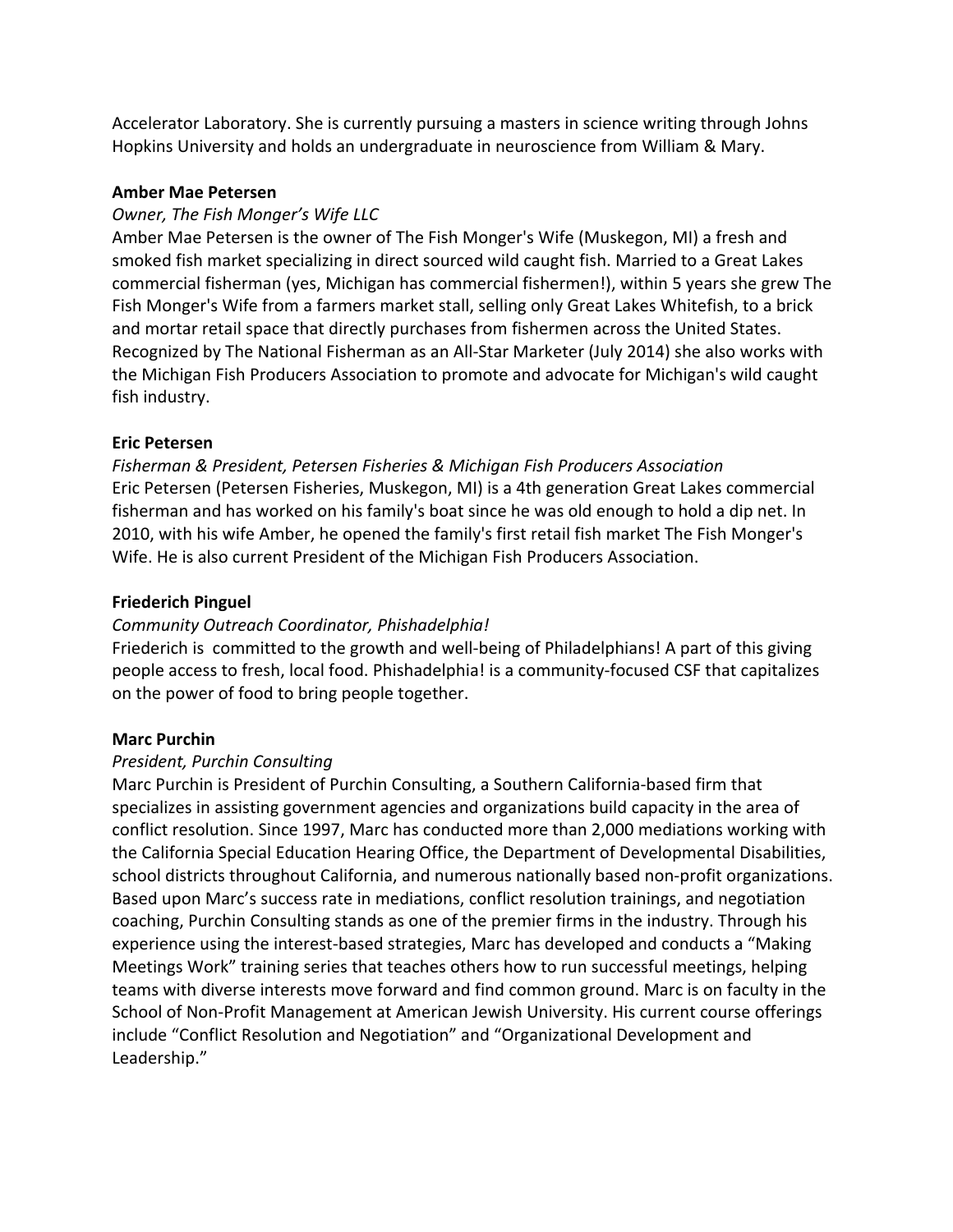## **Sarah Rathbone**

## *Co-founder, Community Seafood*

Sarah is the co-founder of Community Seafood, a CSF based in Santa Barbara. After 3 and a half years in operation, they've accrued a network of over 70 fishermen and 400 families in their membership program. This Fall, they launched their new restaurant branch, Dock to Dish LA. They brought on two top chefs, and delivered local whole fish weekly using the same membership-based, supply-driven model. They are looking forward to launching the first full D2D season in April/May 2016.

## **Maribeth Ratzel**

*Administrator, Provincetown Fishermen's Memorial Foundation* Meribeth Ratzel is an independent consultant and an administrator for Provincetown Fishermen's Memorial Foundation.

## **Tim Rider**

## *Commercial Fisherman, FV Finlander & New England Fishmongers*

Tim Rider is a commercial fisherman based in Saco, Maine. He became a fisherman not to make a killing, but rather to try and just make a living. Over the past 15 years, together with other fishermen who are trying to make a living, they have taken conservation measures to bring back the fish. Now, Catch Share policies are undoing all the good they did as fisheries access is concentrating into the hands of just a few players, communities are losing their infrastructure, and in the process, the stocks are decimated. Currently, Tom belongs to the Common Pool fishery, with a handgear permit for groundfish.

## **Kelly Sayce**

## *Principal, Strategic Earth Consulting*

Kelly Sayce is principal and co-founder of Strategic Earth Consulting, a multi-disciplinary firm that specializes in facilitating open lines of communication and inclusive dialogue across multiinterest audiences. For over fifteen years, she has supported small businesses, nonprofit organizations, education institutions, and government agencies to design and implement community engagement programs, collaborative processes, and policy discussions in the fields of fisheries and natural resource management. Working with diverse audiences—from tribal leaders to fishermen, rabbis to climate scientists—Kelly has conducted strategic visioning workshops and skills building trainings nationwide to assist organizations identify, maintain, and evaluate their institutional goals. Kelly holds a B.Sc. in biology and environmental science from Trent University, Canada and a Masters of Applied Studies in marine biodiversity and conservation from the Scripps Institution of Oceanography at the University of California, San Diego.

## **Kevin Scribner**

## **Owner & Operator, Kooskooskie Fish LLC**

Kevin commercially fished for salmon from 1976 to 1996, primarily in Bristol Bay, Alaska (1980-1996). Since 1996, Kevin has explored a variety of seafood marketing formats and is now developing Forever Wild Seafood Club, a "shore-to-door" e-commerce platform that uses a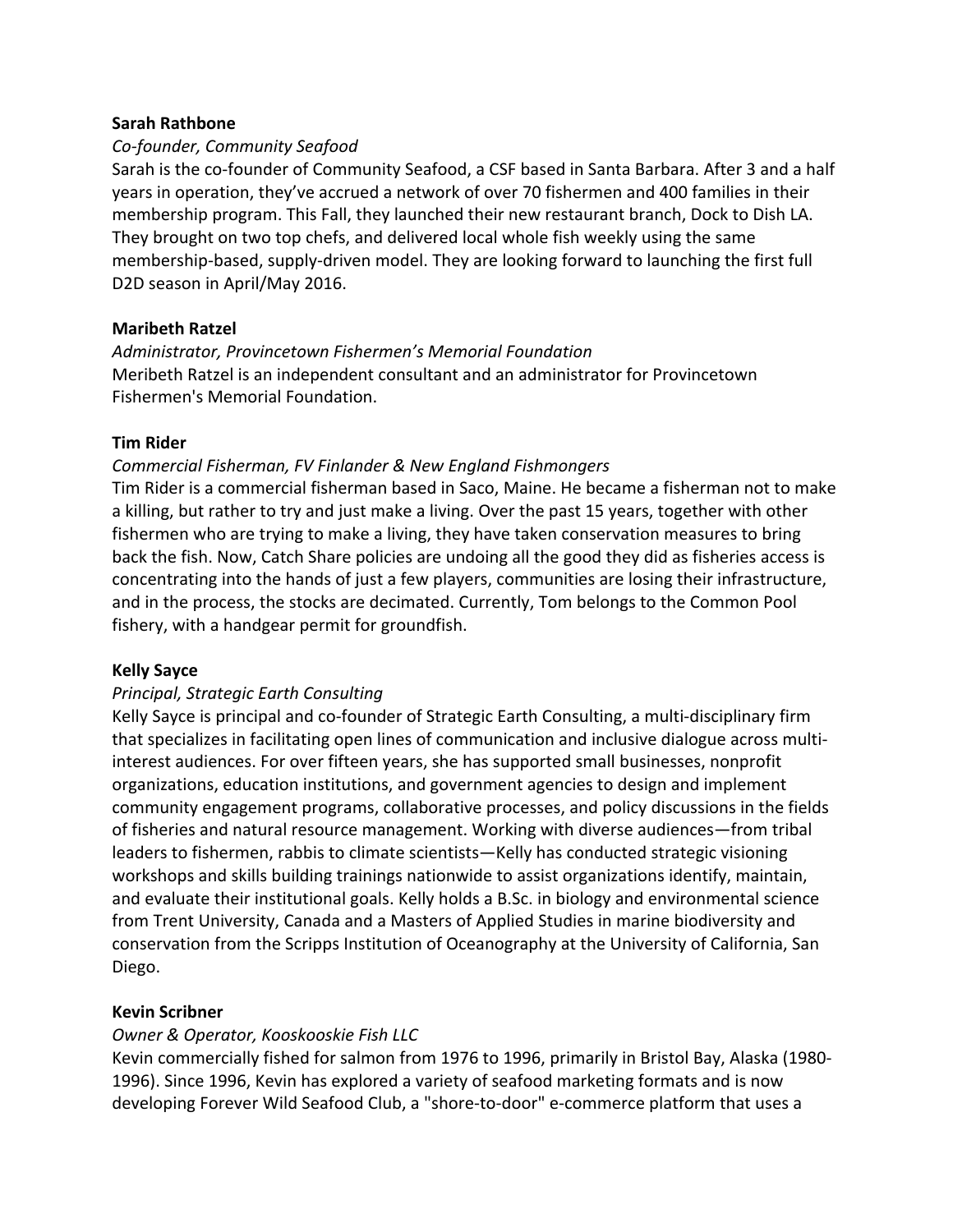buying club format to emulate and complement the relationship marketing of CSF's to provide seafood to consumers beyond the reach of CSF's. Forever Wild will re-invest all net-profits into the ecosystems from which the seafood has been sourced and co-market with community organizations for a share of the gross margin receipts (envision a seafood version of Girl Scout Cookies). Kevin also works on a variety of salmon restoration initiatives, is a member of the Marine Fish Conservation Network (http://conservefish.org) and is involved with Slow Food and the launch of Slow Fish USA.

## **Barton Seaver**

# Director of Healthy and Sustainable Food Program, Center for Health and the Global *Environment, Harvard School of Public Health*

Barton Seaver is on a mission to restore our relationship with the ocean, the land, and with each other—through dinner. He has translated his illustrious career as a chef into his leadership of the Sustainable Seafood and Health Initiative at the Center for Health and the Global Environment at the Harvard T.H. Chan School of Public Health. In this role, Barton spearheads initiatives to inform consumers and institutions about how our choices for diet and menus can promote healthier people, more secure food supplies, and thriving communities.

## **Tim & Amy Sheehan**

## *Co-owners, Gulf of Maine Inc*

Tim & Amy Sheehan and their kids, run a community-minded seafood & science company in the far reaches of Eastern, Maine in a unique ecosystem called Cobscook Bay. Here they work together with a large network of divers, collectors, diggers, fishermen, and local boat captains to collect and market shellfish, seaweeds, & marine life specimens for seafood and scientific sales. Tim, raised on a 'back to the land' farm in Northern Maine, educated as a biologist / science teacher started in business at age 8 selling trout worms at his own self-serve roadside stand. He took his degree from University of Maine and spent 7 years teaching high school biology. Wanting to be back in business, he earned his Master Maine Guide and USCG Captain's licenses so that he and Amy could found an eco-tour outfitting company they named Tidal Trails. In time, this company evolved from a seasonal guiding business, to a year round marine specimen supply company that eventually morphed into Gulf of Maine, Inc. selling seafood and scientific specimen products. Tim thrives on ideas - at present taking great delight in making grass roots innovations in the local seafood supply system. The Sheehan's business, Gulf of Maine, Inc. is serving as a catalyst for rethinking the local shellfish economy as well as embracing the use of technology to benefit all aspects of the seafood industry in Maine and across the USA.

## **Stephanie Showalter-Otts**

## *Director, National Sea Grant Law Center*

Stephanie Otts is the Director of the National Sea Grant Law Center and the Mississippi-Alabama Sea Grant Legal Program at the University of Mississippi School of Law. Stephanie received a B.A. in History from Penn State University and a joint J.D./Masters of Studies in Environmental Law from Vermont Law School. She is licensed to practice law in Pennsylvania and Mississippi. Stephanie oversees a variety of legal education, research, and outreach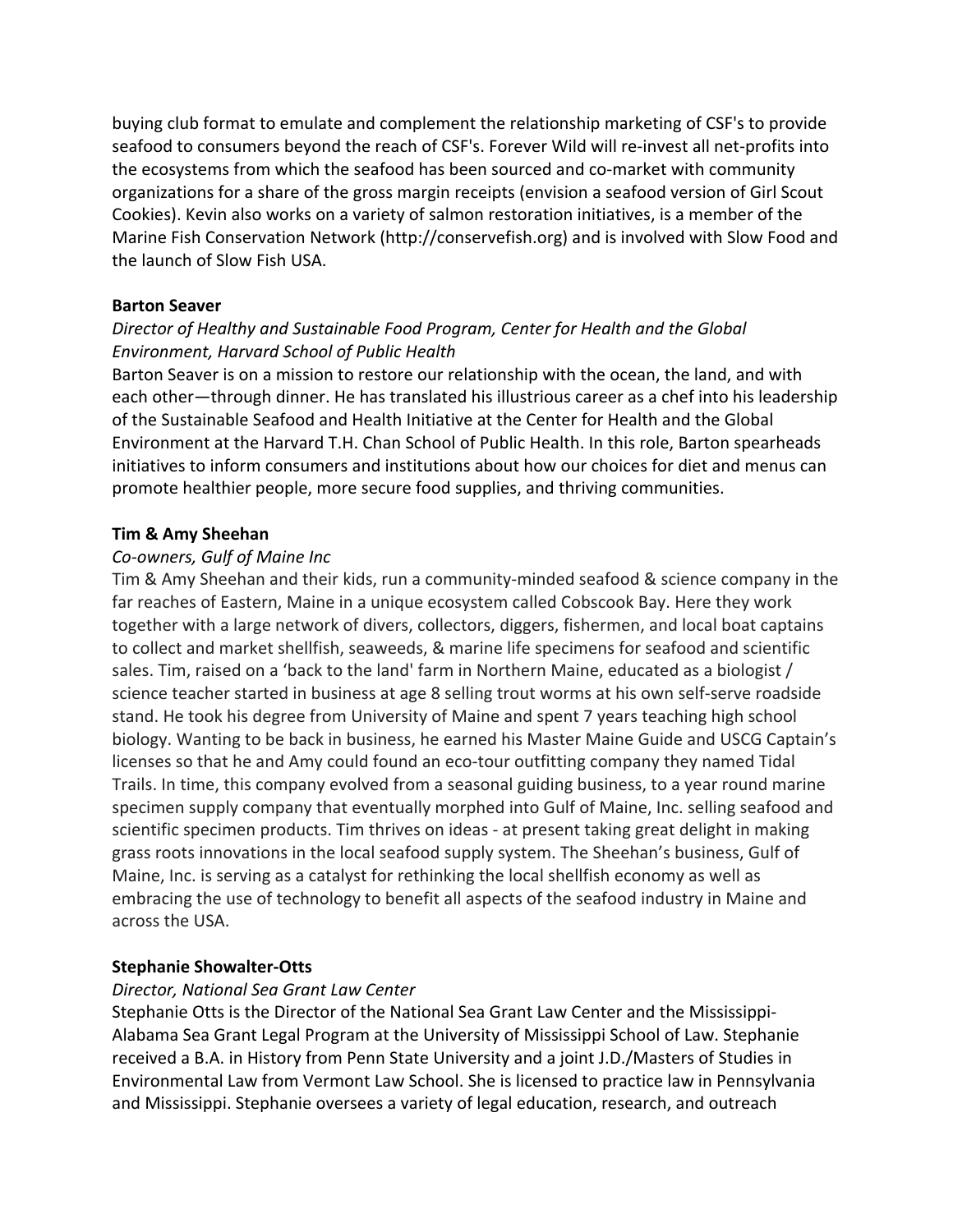activities, including providing legal research services to Sea Grant constituents on ocean and coastal law issues. Her duties also include the supervision of law student research and writing projects and providing assistance to organizations and governmental agencies with interpretation of statutes, regulations, and case law. Stephanie also teaches a foundational course on ocean and coastal law at the University of Mississippi School of Law. Her research on natural resources, marine, and environmental law issues has been published in a variety of publications.

## **Avery Siciliano**

## *Masters Student, Duke University*

Avery has recently graduated with a Master's degree in Environmental Management from Duke University and is working as a Seafood Fellow at Oceana. Avery hopes to start a community supported fishery in Washington, DC.

## **Laura Singer**

## *Consultant Facilitator, SAMBAS Consultant LLC*

Laura has a long history of working with groups to organize productive and efficient meetings, strategic planning retreats, and workshops. She is highly skilled at providing lead facilitation services to address often complex and contentious issues collectively. Laura brings with her a broad view of the organizational dynamics and cultural perspectives among stakeholders grappling with difficult decisions. Her professional experience has focused on working within government and non-profit sectors on natural resource and environmental issues. Prior to starting SAMBAS Consulting LLC, Laura worked with the Maine Department of Marine Resources on marine policy, especially related to fisheries co-management, and directed the Community Program at the Gulf of Maine Research Institute in Portland, Maine, where she worked to form collaborations among fishermen, scientists and managers.

## **Marsh Skeele**

## *Vice President & Fisherman, Sitka Salmon Shares*

Marsh is the Vice President and fisherman for Sitka Salmon Shares, one of the country's largest Community Supported Fisheries. They take fish from their 10 fisherman owners, process it in their Sitka plant, and deliver directly to the homes of their 1800 CSF members. Marsh spends summers trolling for King, Coho, and Chum salmon salmon out of Sitka, Alaska and winters working on marketing and connecting with their midwestern customers.

## **Blake Stok**

## *Masters in Sustainability Management Candidate, American University*

Blake is a graduate student focused on business sustainability. He is focusing his studies on entrepreneurship, but in particular around offshore aquaculture and its restorative ecological properties.

## **Joshua Stoll**

*Founder, LocalCatch.org*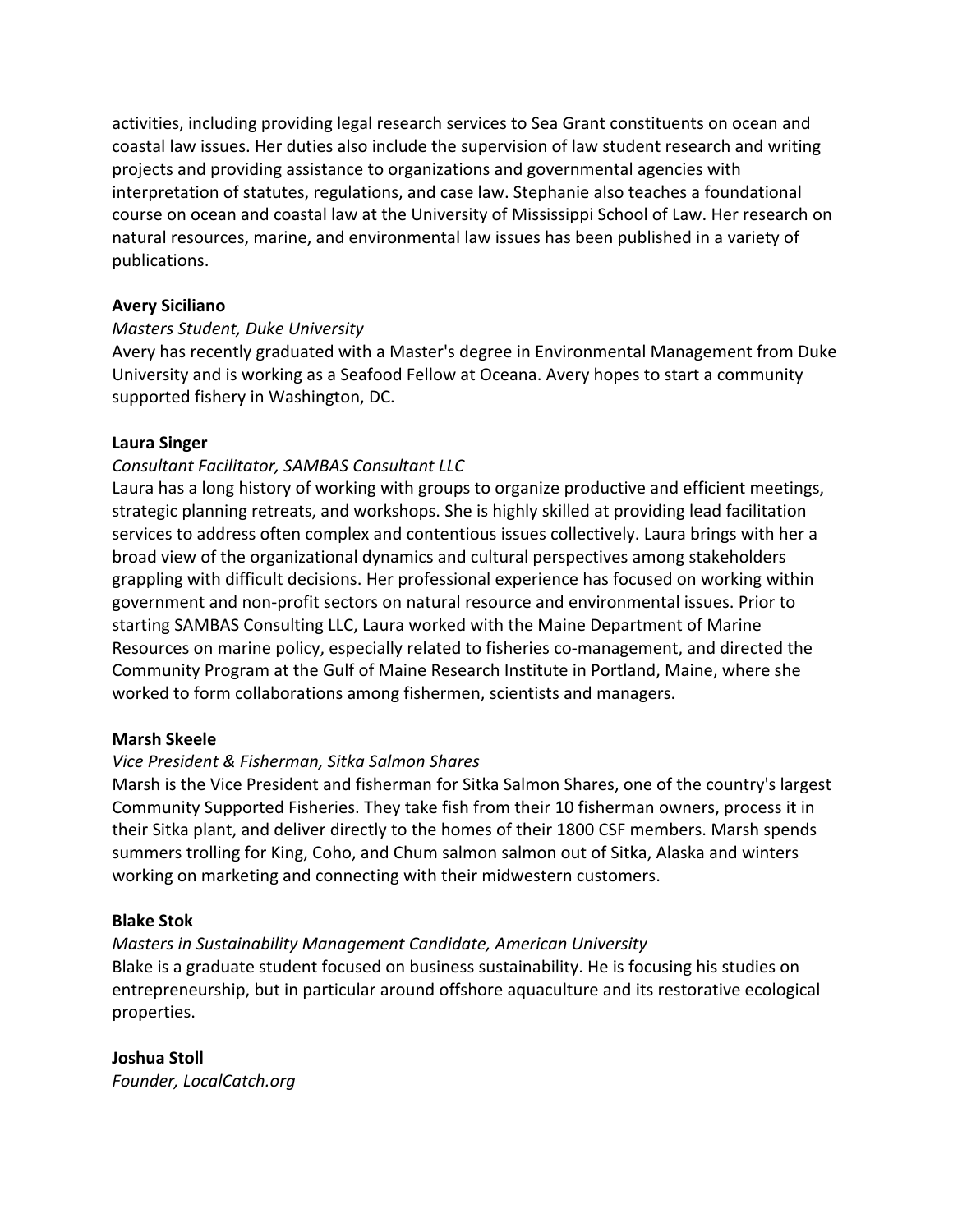Raised on the rocky coast of Maine, Joshua's interests and his perspective are rooted in his connection to the coast. Joshua has spent the past seven years working with small-scale fishermen across North America, exploring ways to increase communities' economic, social, and stewardship capacity and is the founder of LocalCatch.org. Much of what he has learned about the challenges and opportunities associated with creating local markets for small-scale fishermen has come from his direct and continued involvement with the Walking Fish Cooperative, a fishermen's cooperative that he helped establish in 2009. He holds a Bachelor of Arts degree from Bates College and a Masters of Coastal Environmental Management from Duke University's Nicholas School of the Environment. Joshua is currently pursuing a PhD at the University of Maine, where his research focuses on community-based fisheries governance.

## **Shaun & Sonia Strobel**

## Fisherman and Product Director, Skipper Otto's Community Supported Fishery *Managing Director, Skipper Otto's Community Supported Fishery*

Sonia and her husband Shaun Strobel founded Skipper Otto's Community Supported Fishery to help connect conscientious consumers to local fishermen and their sustainably harvested catch. Shaun is Skipper Otto's son, who began fishing with his father when he was just 7 years old. In addition to fishing, Shaun selects and maintains solid relationships with other fishermen and navigates the complex logistics of getting fish from the hands of our fishermen to the hands of our members. Dismayed at the dwindling salmon fishing fleet in the wake of the big business seine fleet and fish farms, Shaun wrote an M.A. thesis at SFU on the labor history of fishing in BC. Shaun was a high school Social Studies teacher for many years, taught SCUBA diving, and is a technical diver.

Sonia, a former high school teacher and avid supporter of the local agricultural food movement married into the fishing family in 2001. Applying her knowledge of Community Supported Agriculture Programs to fishing, Sonia conceived of the idea for the CSF in 2008 and Skipper Otto's CSF became one of the first CSFs in the world. As a result, Sonia's father-in-law, Otto, has been able to remain in fishing and his son, Shaun was able to return to a career in fishing. The CSF now supports roughly 20 independent fishermen and delivers sustainable local seafood to over 1,500 families in BC, Alberta, and Saskatchewan.

## **Wendy Stuart**

## *Co-founder, Wide Net project*

Wendy Stuart specializes in comprehensive, long-term solutions for sustainable food, agricultural, and environmental issues. As a local food systems specialist, Wendy's expertise provides a comprehensive framework for assessing the feasibility of triple bottom line solutions, and supports the development of entities that promote local food systems. And as an economist, she advances customized approaches for businesses to promote their vision while maintaining financially successful business practices. Wendy has consulted on numerous projects across the food system, ranging from hunger-relief efforts to sustainable product development. She was invited by industry leaders to participate in the development of Seafood Smart, a regional, scalable certification program directed by Baltimore Aquarium. She has sat on the DCCK Healthy Corners advisory board, is an advisor for Union Marke's Launch Pad, a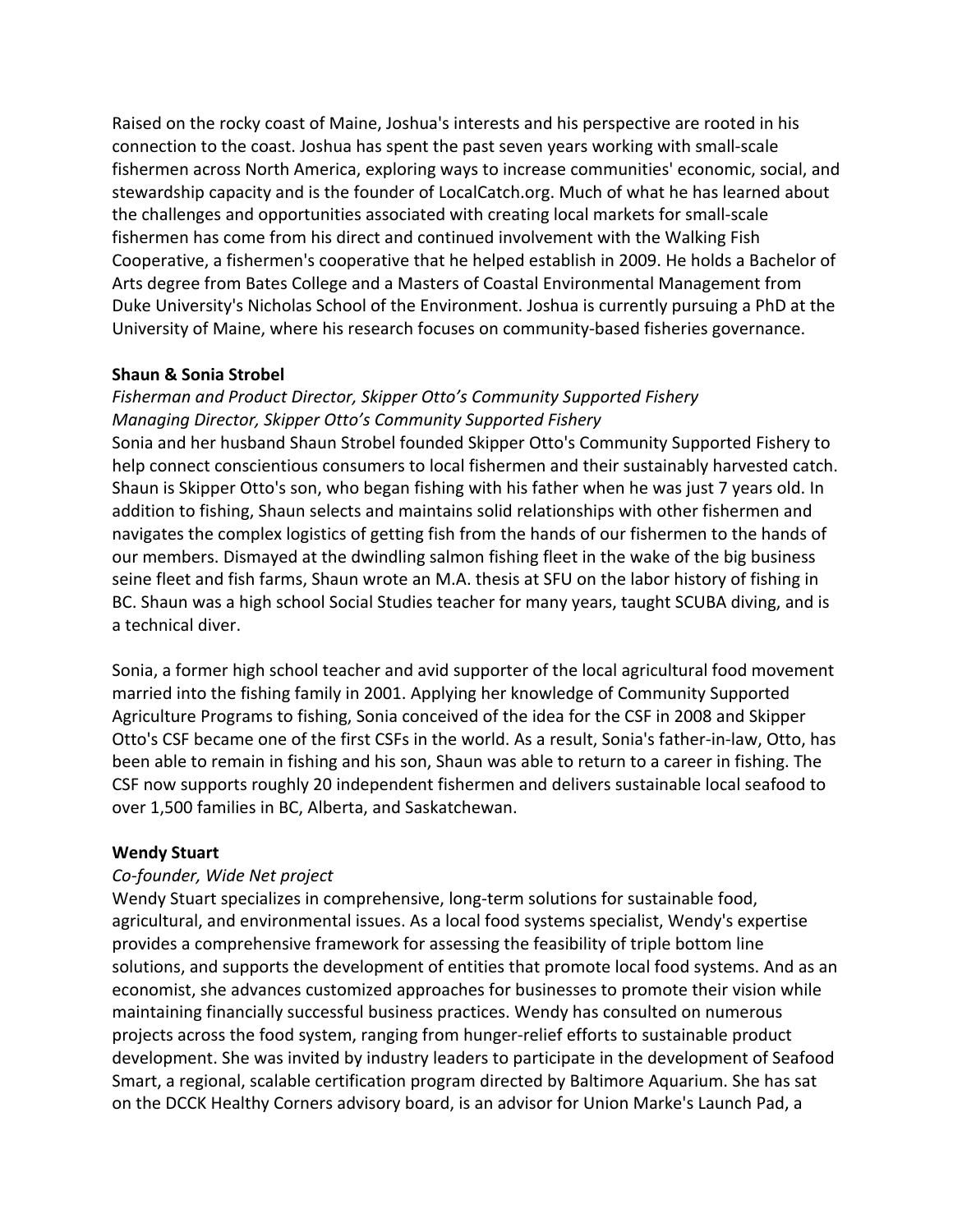culinary entrepreneur competition, and also managed the inaugural Food Day campaign for the Washington, D.C. area. Wendy continues her involvement in the broader foodscape by consulting through Food Works Group. Her work has been featured in the Washington Post and other media.

## **TJ Tate**

*Director of Sustainable Seafood, The National Aquarium* TJ Tate has 20+ years in fisheries and seafood industry working directly with fishermen.

## **Drew Terhaar**

## *Captain, FC Mary Carl & Sitka Salmon Shares*

Drew captained a commercial salmon trolling vessel out of Sitka Alaska for four seasons. He grew up in the Midwest and first became involved in commercial fishing seeking the adventure of working on a fishing boat in Alaska. After that first season he saw what he believed to be a tremendous opportunity for moneymaking if he had his own boat, and he took the steps to make that happen for the next season. Once he had his own boat he realized that the reality of running his own fishing operation was a lot costlier than he had expected. For the last two years he has sold a portion of his catch through primarily the CSF model of sales company Sitka Salmon Shares. He knows that in the future to succeed in this business he will need to expand the portion of his catch that he sells for above dock price through Sitka Salmon Shares and other direct marketing efforts.

## **Jack Thigpen**

## *Extension Director, NC Sea Grant*

Jack heads up North Carolina Sea Grant's extension program. He is also involved with coastal and marine tourism and sustainable community development for Sea Grant.

## **David Thomas**

## *Co-owner, Cranberry Isles Fishermens Cooperative*

David is a founding member of the CIFC in 1978 and has been lobstering for 40 years. For 23 of those years he had a small mail order business shipping live lobster around the US. Last year the CIFC took over the shipping business and now he catches lobsters.

## **Shira Tiffany**

## *Community Organizer, Northwest Atlantic Marine Alliance (NAMA)*

Shira is a Community Organizer at Northwest Atlantic Marine Alliance (NAMA) focusing on supporting fair and ecologically sustainable seafood supply chains. NAMA is the anchor organization for the Fish Locally Collaborative (FLC), a decentralized collaborative network of fishermen, fish workers, and allies working to promote ocean health through community-based fisheries. Shira supports the FLC Moving Markets and Food Justice Work Group and the FLC Communications Work Group.

## **Andrew Tobin**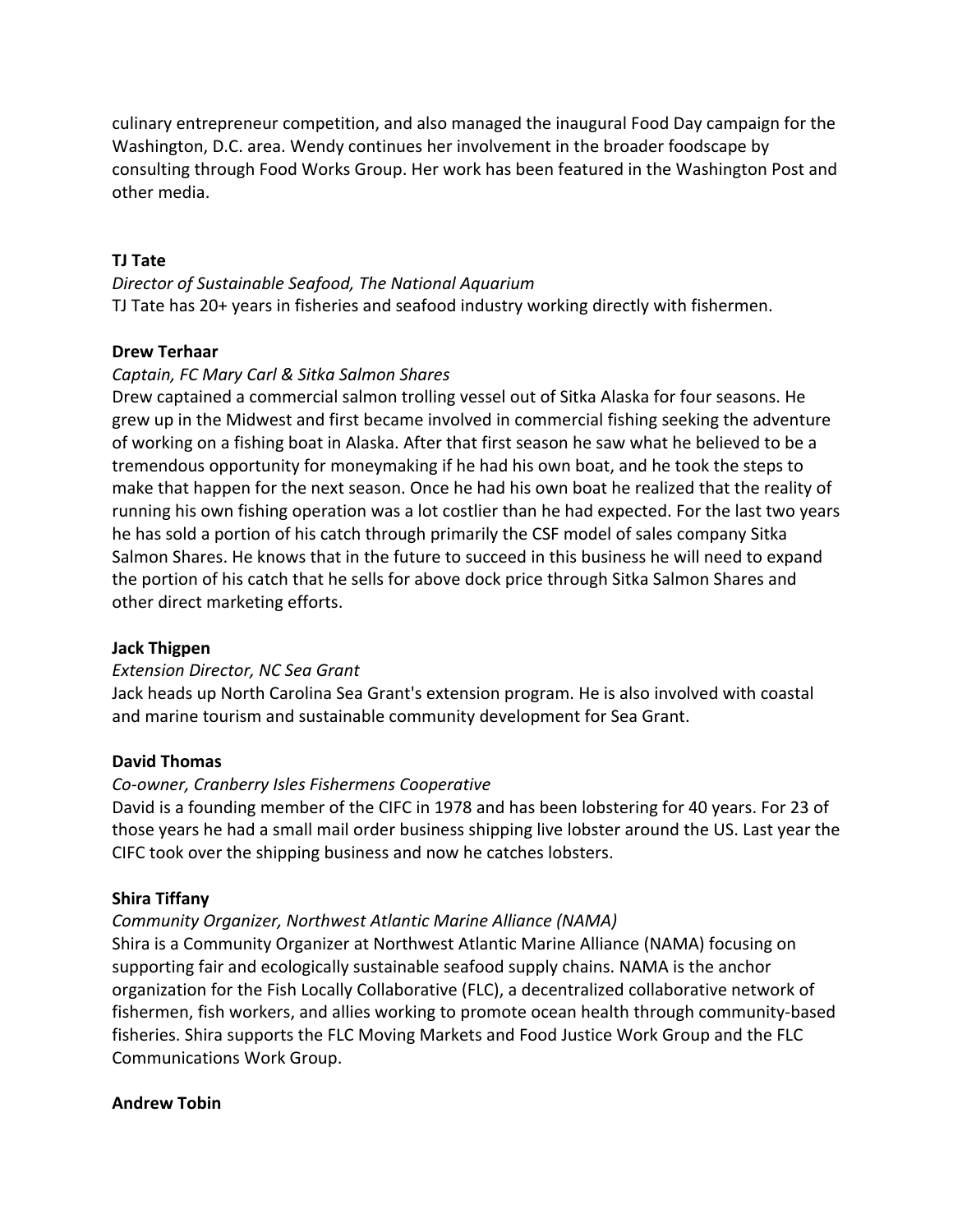## *Fisherman & Owner of Fish Retail Store*

Andrew is a unique fisher, having completed both undergraduate and doctoral work on fisheries science. He has worked on a number of research spending lots of time on and beneath the water working on projects focused on tropical species ranging from sharks, coral trout and emperors. He holds licenses for line fishing and primarily targets Coral Trout. Andrew and his wife have also just purchased a fish retail store.

## **Brett Tolley**

## *Community Organizer, Northwest Atlantic Marine Alliance (NAMA)*

Brett is the Community Organizer for the Northwest Atlantic Marine Alliance, working with coastal communities to protect our marine environment while strengthening local communities that depend on fishing. He comes from a four-generation commercial fishing family out of Cape Cod, MA. He has worked in the fishing industry hanging nets, crewing boats of various geartypes, and commercially shellfishing. He received a degree in International Relations from Elon University with a focus on Social Justice and the impacts of International Trade.

#### **Andrew Tomlinson**

## *General manager, NH Community Seafood*

A marine biologist with a strong background in sales, aquaculture and outreach, Andrea became the new General Manager at NH Community Seafood in March of this year. Enthusiastic and dedicated to the local food movement, Andrea enjoys heading up New Hampshire's only Community Supported Fishery (CSF) and Restaurant Supported Fishery (RSF)! Since taking over in March of this year, Andrea has increased the amount of pick up locations throughout the state as well as the amount of restaurants involved in the RSF program.

## **Daniel Vogt**

#### *Oyster grower, Big Island Aquaculture*

Daniel Vogt is an oyster grower and a co-owner of Big Island Aquaculture/Vogt Oyster Company.

#### **A. Hudson Weaver**

Sustainable Fisheries Program Coordinator, Sociedad de Historia Natural Niparaja, AC Hudson has collaborated with local non profits organizations in Mexico for over 15 years, and has formed part of Niparaja since 2004. She has extensive experience in small-scale fisheries, public participation and marine protected areas. She studied her masters degree in marine affairs and cultural geography. Together with a group of small-scale fishermen in Baja California Sur we are in the very preliminary stages to start a CSF - or something similar.

## **Stephanie Webb**

*Sustainability and Business Planning Advisor, Bodega Bay Community Fishing Association* Stephanie has dedicated her professional endeavors towards addressing injustices within our food system by bringing several years of corporate finance to fishing dependent communities in search of economic solutions that illuminate their selective fishing practices and iconic commercial fishing heritage. She advises these communities in areas such as organizational development, finance, raising capital, business and sustainability planning, traceability, and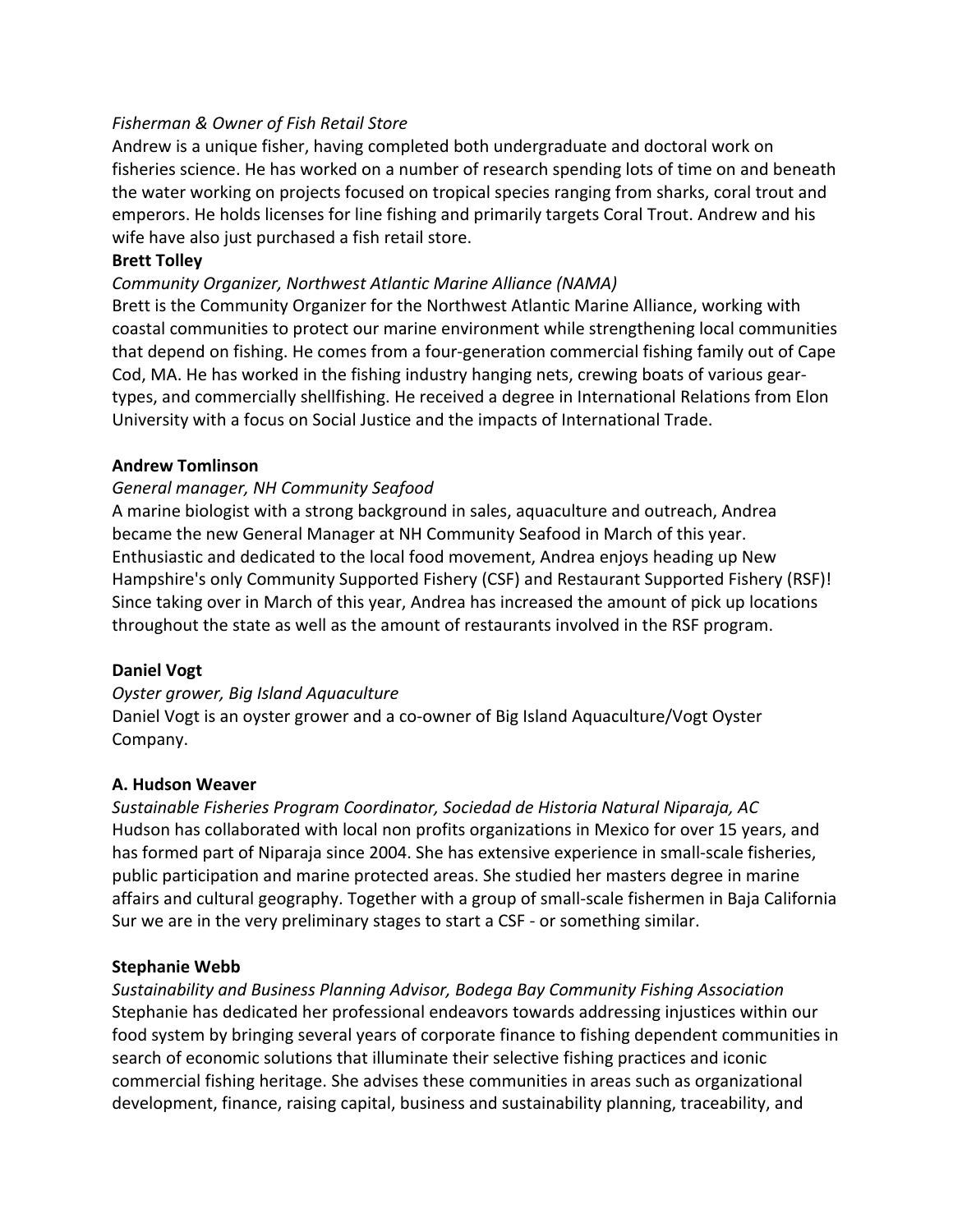marketing. She is currently enrolled as a doctoral student at University of California, Santa Cruz. Her research interests are industrial fin fish aquaculture and its affects on marine ecosystems and producer of livelihoods and whether or not changing consumer consciousness is or is not one way to intervene and change the existing seafood system.

#### **Sabrina Williams**

#### *Owner & Operator, Sabrina's Catch*

Sabrina has been commercial fishing since 2004, on the Taku R. BC(CAN). This lifestyle was introduced to her from her Dad, who has been fishing on the Taku R. for 30 years. Sabrina gives thanks everyday!

#### **Daniella Williams**

#### *Master of Environmental Management Student, Duke University*

Daniella is a Master's of Coastal Environmental Management candidate at the Nicholas School of the Environment, Duke University. She graduated in 2012 from the University of New Hampshire. She is currently working with LocalCatch.org to assist in developing and improving online resources. She is interested in fisheries management, community based management, and the promotion of sustainable seafood.

#### **Taylor Witkin**

#### *Consultant* – Resilient Fisheries, Eating with the Ecosystem

Taylor Witkin graduated from Colby College in 2014, where he studied sustainable food systems and fisheries management. His work on community supported fisheries and the benefits of diverse seafood supply chains has been published in Fisheries Research. Taylor is currently working with Eating with the Ecosystem to build a "Recipe for Resilience", a dynamic, balanced guide to seafood consumption that is based on what local ecosystems can provide. Currently living in Washington DC, he also works as a science fellow at Oceana, helping build and launch Global Fishing Watch, a web-based platform that allows anyone with an internet connection to track global, industrial fishing fleets.

#### **Ali Witter**

#### **PhD Student, University of British Columbia: Fisheries Economics Research Unit**

Ali is from Victoria, BC, where she spent much of her childhood on the boats and docks of her family's marina. After spending a high school semester aboard a tall ship, she completed a Bachelor of Arts degree in Montreal, Quebec, and a Master of Science degree in Europe. In 2012, Ali wrote her Master's thesis on the local seafood movement that was growing in North America at the time, and she subsequently decided to continue researching CSFs through a PhD at UBC in Vancouver. Ali is currently working on two collaborative local seafood research projects: one exploring the opportunities and challenges associated with developing CSFs on BC's North Coast, and the other investigating the economic value generated by CSFs (in cooperation with LocalCatch.org and many of the participants of this Summit). Ali also works at Skipper Otto's CSF, where she gets to drive a pretty large truck.